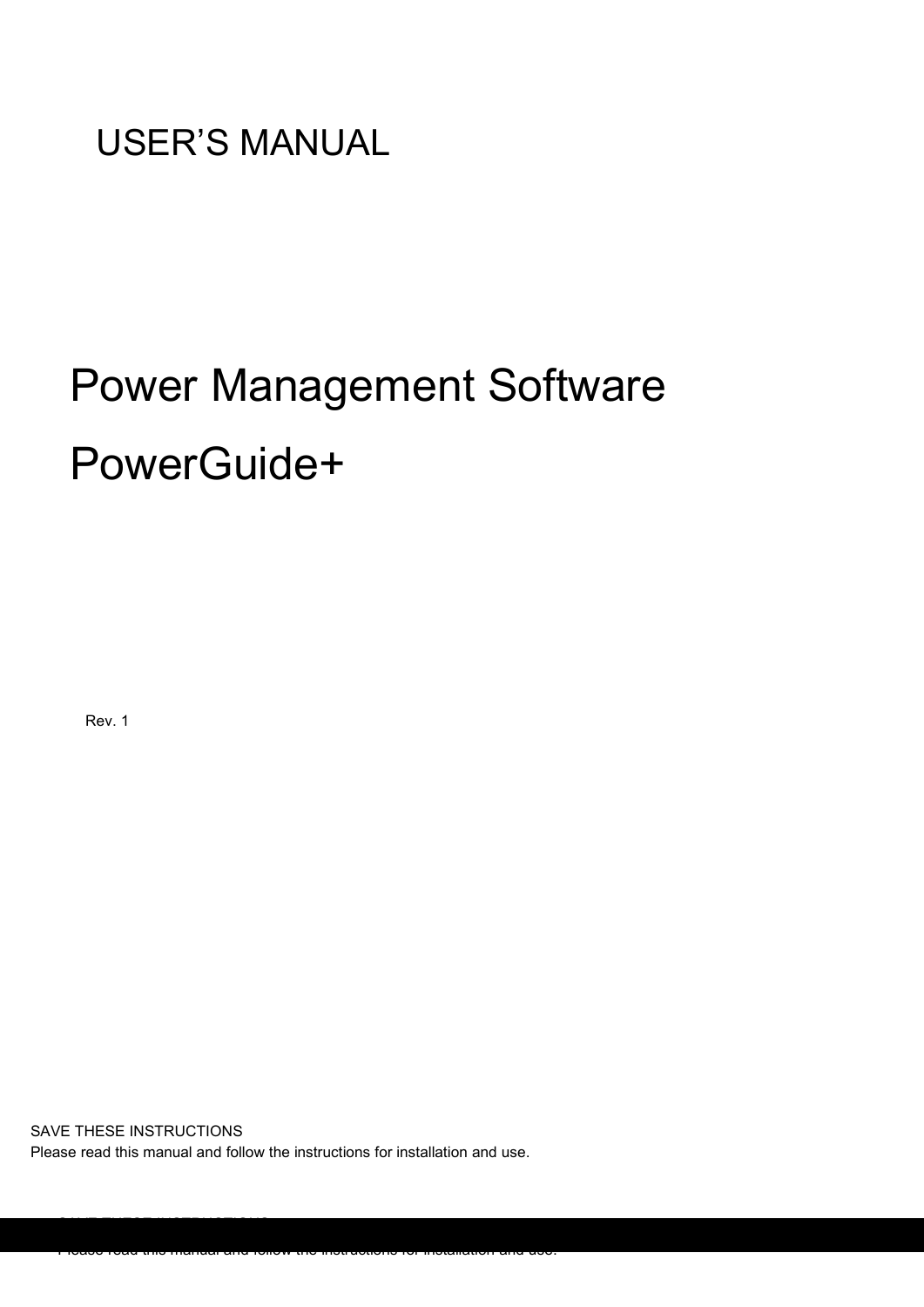#### ELECTRONIC END USER LICENSE AGREEMENT FOR POWERGUIDE+

#### NOTICE TO USER:

THIS IS A CONTRACT.BY INSTALLING THIS SOFTWARE YOU ACCEPT ALL THE TERMS AND CONDITIONS OF THIS AGREEMENT. The End User License Agreement and copyright of PowerGuide+ product and related explanatory materials ("Software") are owned by PowerGuide+. The term "Software" also shall include any upgrades, modified versions or updates of the Software licensed to you by PowerGuide+. Please read this Agreement carefully. At the end, you will be asked to accept this agreement and continue to install or, if you do not wish to accept this Agreement, to decline this agreement, in which case you will not be able to use the Software.

Upon your acceptance of this Agreement, PowerGuide+ grants to you a nonexclusive license to use the Software, provided that you agree to the following:

- 1. Use of the Software. You may install the Software on a hard disk or other storage device; install and use the Software on a file server for use on a network for the purposes of (i) permanent installation onto hard disks or other storage devices or (ii) use of the Software over such network; and make backup copies of the Software. You may make and distribute unlimited copies of the Software, including copies for commercial distribution, as long as each copy that you make and distribute contains this Agreement, the PowerGuide+ installer, and the same copyright and other proprietary notices pertaining to this Software that appear in the Software. If you download the Software from the Internet or similar on-line source, you must include the copyright notice for the Software with any on-line distribution and on any media you distribute that includes the Software.
- 2. Copyright and Trademark Rights. The Software is owned by PowerGuide+ and its suppliers, and its structure, organization and code are the valuable trade secrets of its PowerGuide+ and its suppliers. The Software also is protected by United States Copyright Law and International Treaty provisions. You may use trademarks only insofar as required to comply with Section 1 of this Agreement and to identify printed output produced by the Software, in accordance with accepted trademark practice, including identification of trademark owner's name. Such use of any trademark does not give you any rights of ownership in that trademark. Except as stated above, this Agreement does not grant you any intellectual property rights in the Software.
- 3. Restrictions. You agree not to modify, adapt, translate, reverse engineer, decompile, disassemble or otherwise attempt to discover the source code of the Software. Although you may customize the installer for the Software as documented on the PowerGuide+ Disk (e.g., installation of additional plug-in and help files), you may not otherwise alter or modify the installer program or create a new installer for the Software.
- 4. No Warranty. The Software is being delivered to you AS IS and its supplier makes no warranty as to its use or performance. POWERGUIDE AND ITS SUPPLIERS DO NOT AND CANNOT WARRANT THE PERFORMANCE OR RESULTS YOU MAY OBTAIN BY USING THE SOFTWARE OR DOCUMENTATION. POWERGUIDE AND ITS SUPPLIERS MAKE NO WARRANTIES, EXPRESS OR IMPLIED, AS TO NONINFRINGEMENT OF THIRD PARTY RIGHTS, MERCHANTABILITY, OR FITNESS FOR ANY PARTICULAR PURPOSE. IN NO EVENT WILL POWERGUIDE OR ITS SUPPLIERS BE LIABLE TO YOU FOR ANY CONSEQUENTIAL, INCIDENTAL OR SPECIAL DAMAGES, INCLUDING ANY LOST PROFITS OR LOST SAVINGS, EVEN IF POWERGUIDE REPRESENTATIVE HAS BEEN ADVISED OF THE POSSIBILITY OF SUCH DAMAGES, OR FOR ANY CLAIM BY ANY THIRD PARTY. Some states or jurisdictions do not allow the exclusion or limitation of incidental, consequential or special damages, or the exclusion of implied warranties or limitations on how long an implied warranty may last, so the above limitations may not apply to you.
- 5. Governing Law and General Provisions. This Agreement will be governed by the laws of the State of Minnesota, U.S.A., excluding the application of its conflicts of law rules. This Agreement will not be governed by the United Nations Convention on Contracts for the International Sale of Goods, the application of which is expressly excluded. If any part of this Agreement is found void and unenforceable, it will not affect the validity of the balance of the Agreement, which shall remain valid and enforceable according to its terms. You agree that the Software will not be shipped, transferred or exported into any country or used in any manner prohibited by the United States Export Administration Act or any other export laws, restrictions or regulations. This Agreement shall automatically terminate upon failure by you to comply with its terms. This Agreement may only be modified in writing signed by an authorized officer of PowerGuide+.

i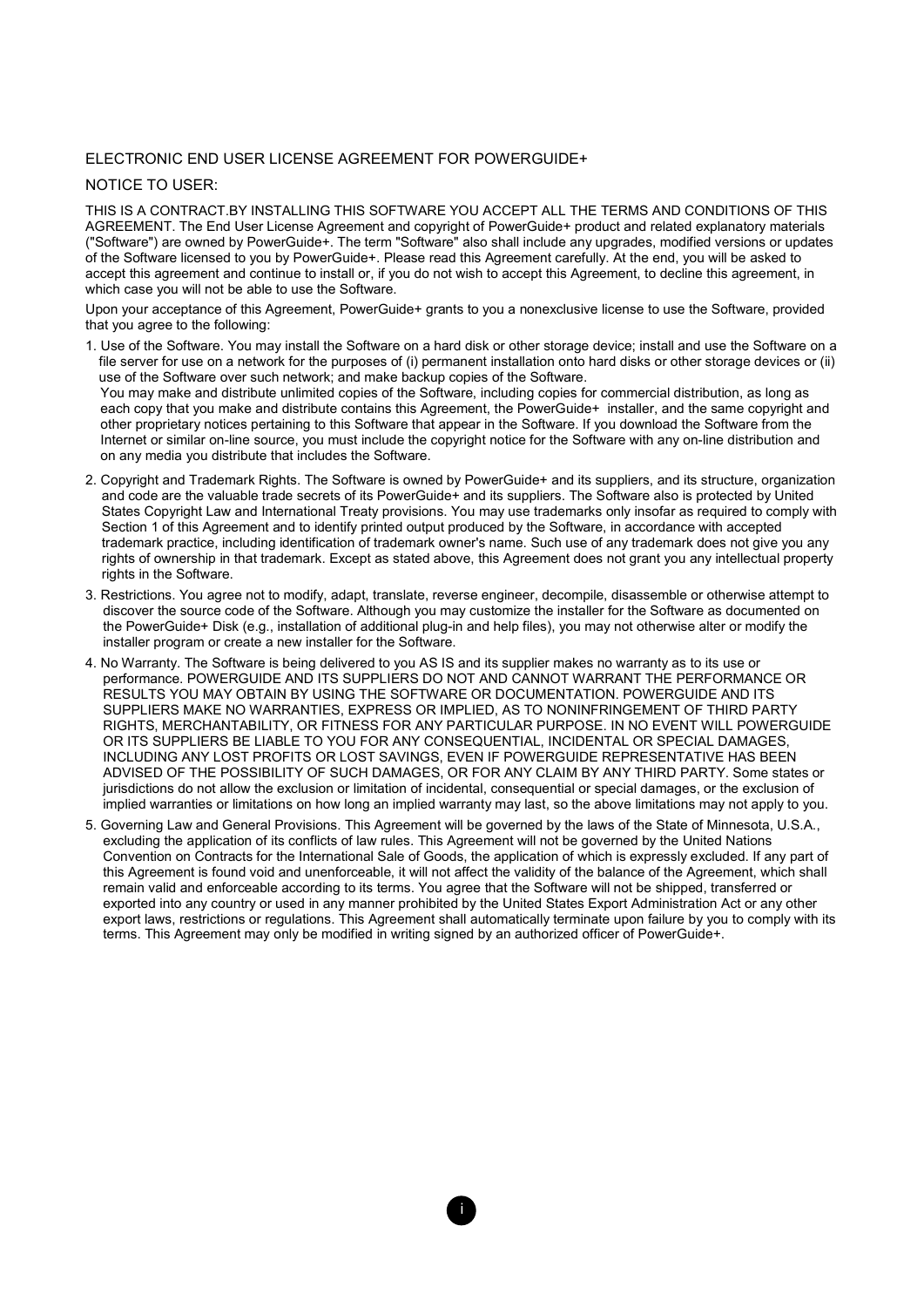# **Table of Contents**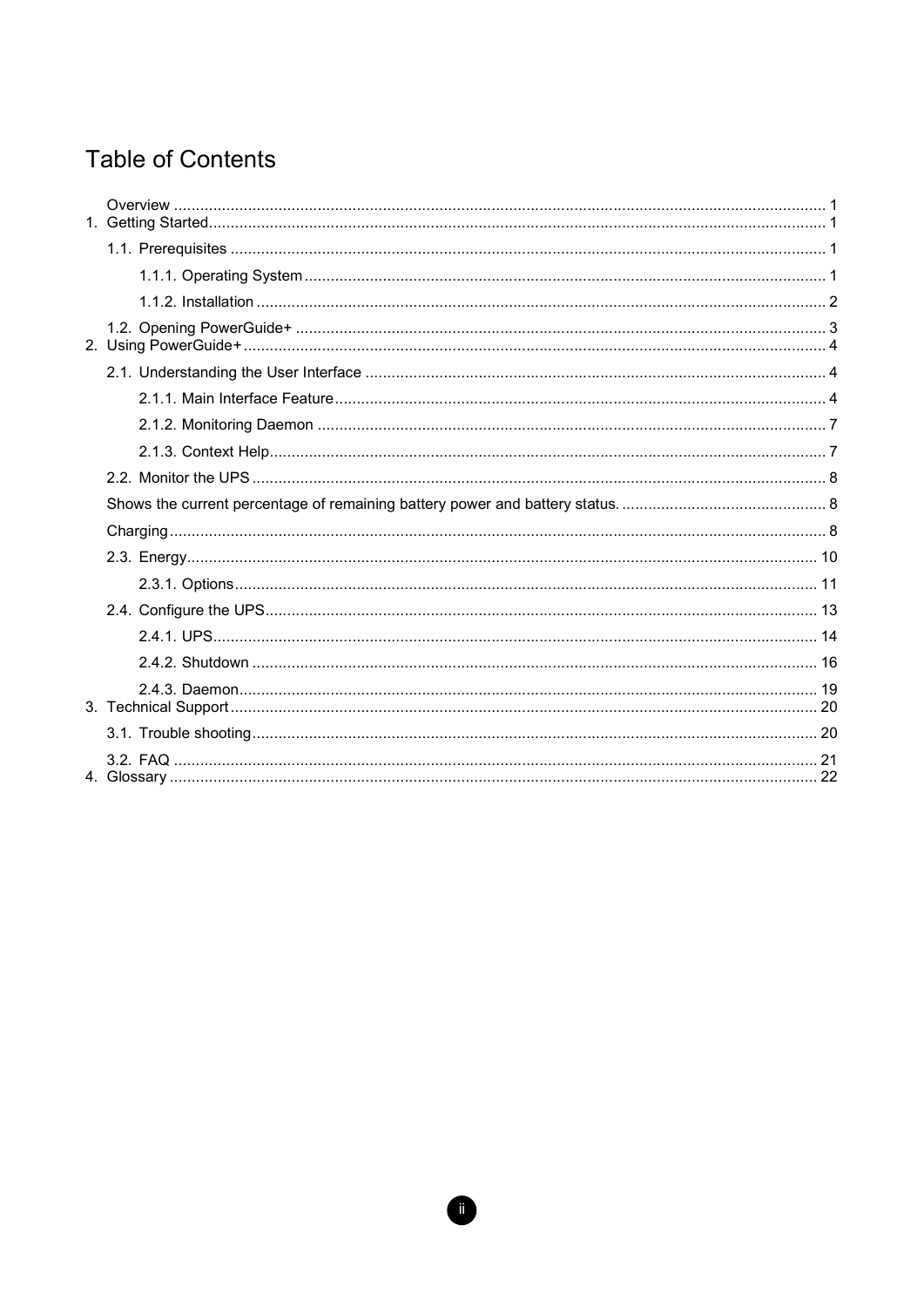## Overview

PowerGuide+ is designed to work in conjunction with and add features to the Energy Saver options built into macOS X.

The advantages of PowerGuide+ Mac include:

- Monitor the status of the UPS and AC utility power.
- Track energy consumption in terms of kilowatt-hours (kWh) of power used, carbon emissions and electricity costs.
- Integrate with the Energy Saver and turn the UPS off in addition to gracefully shutting down the computer.

1

# 1. Getting Started

### 1.1. Prerequisites

#### 1.1.1. Operating System

PowerGuide+ software is compatible with the following operating systems:

64-Bit Versions:

- macOS 10.11
- macOS 10.12
- macOS 10.13
- macOS 10.14
- macOS 10.15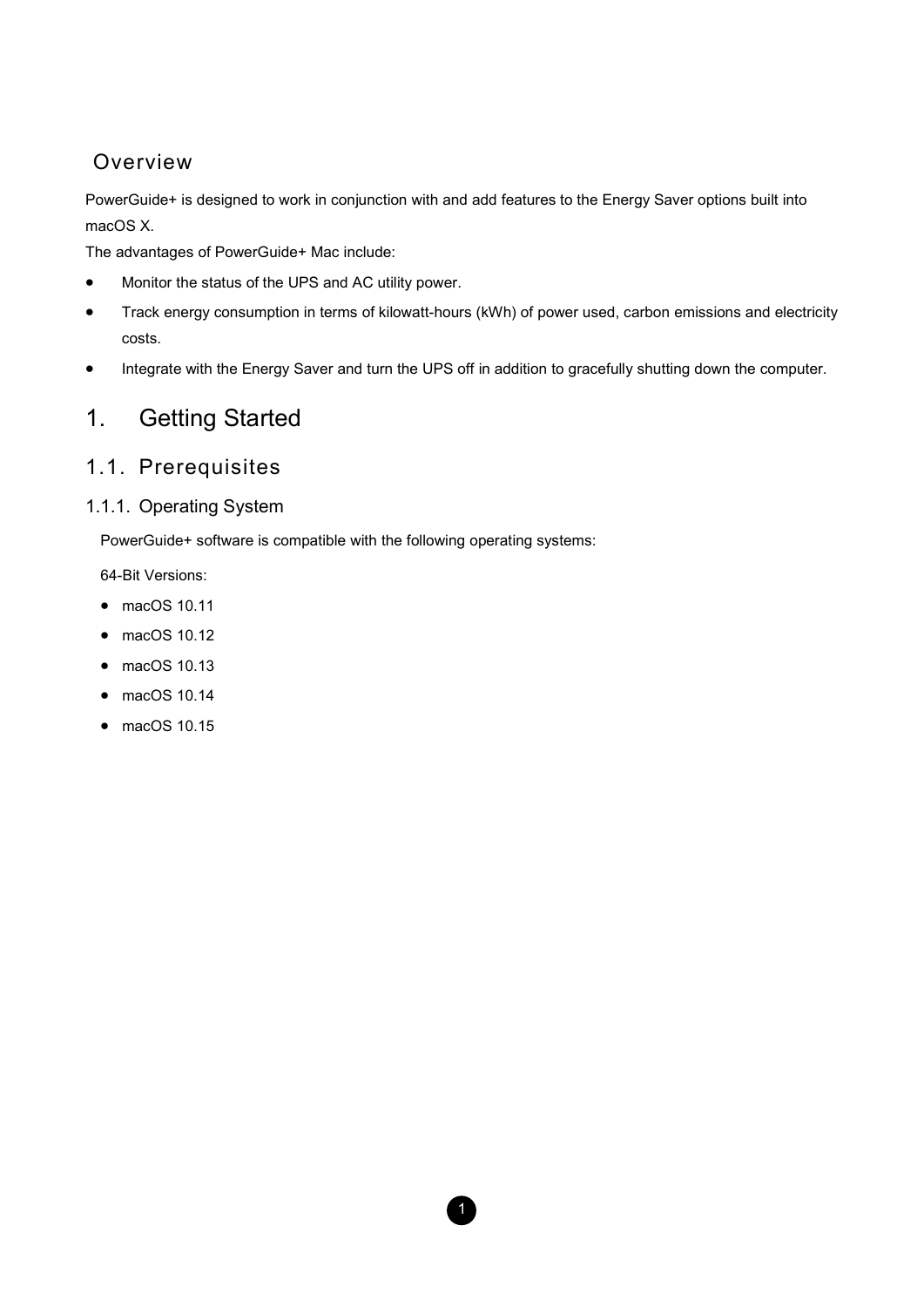#### 1.1.2. Installation

Please download the software, and then double-click to open the setup.dmg file.

Follow the on-screen prompts to install PowerGuide+ software:

1. Drag the PowerGuide+ icon into the Application folder to install.



2. Right-click the PowerGuide+ icon to open the software in the Application folder

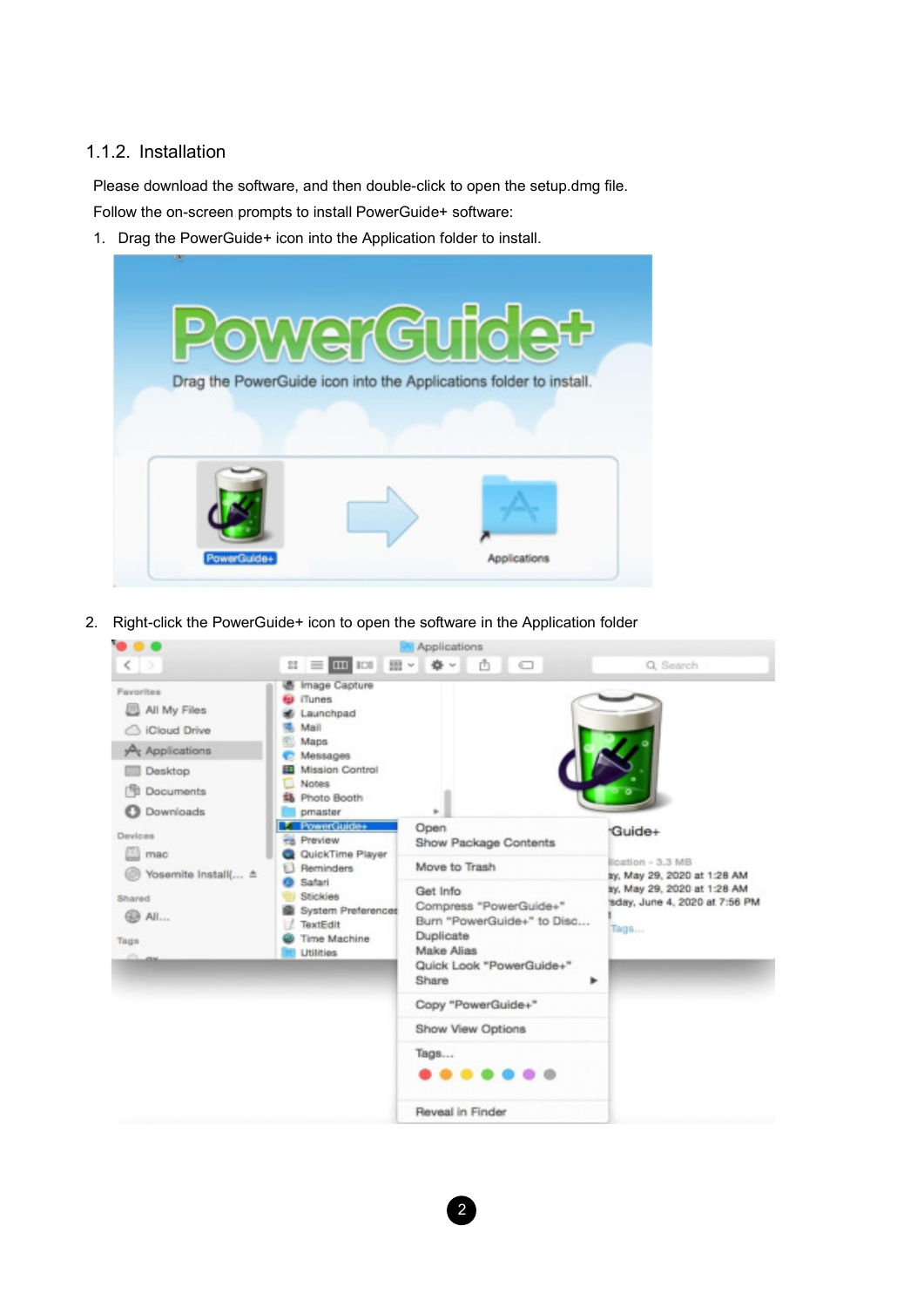# 1.2. Opening PowerGuide+

To open PowerGuide+, click Finder>Applications>PowerGuide+.

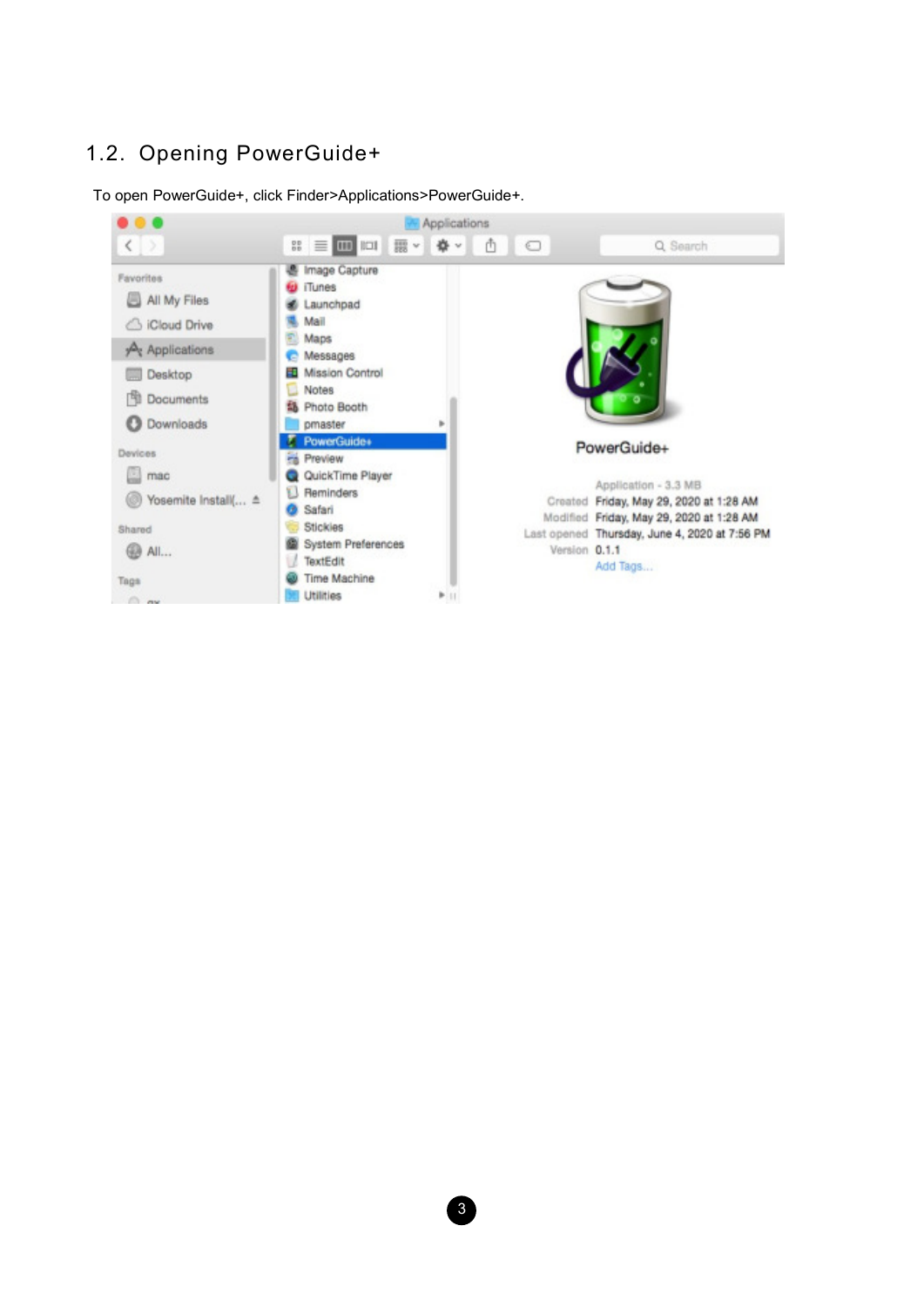# 2. Using PowerGuide+

# 2.1. Understanding the User Interface

#### 2.1.1. Main Interface Feature

The figure below shows the main user interface of PowerGuide+ application.

|                                      | PowerGuide+                          |
|--------------------------------------|--------------------------------------|
|                                      |                                      |
| Energy<br>Configure<br><b>Status</b> | Mute                                 |
|                                      |                                      |
|                                      | Battery Capacity: 68 % (Discharging) |
| Remaining Runtime: 0 hour 40 minute  |                                      |
|                                      | Load: 0 Watt (0 %)                   |
| Power Condition: Blackout            |                                      |
| <b>Last Battery Mode Event:</b>      | Blackout                             |
|                                      | at Jun 04 7:56 PM                    |
|                                      | for 38 minutes                       |
| <b>Model Name:</b>                   | 1000                                 |
| <b>Rating Power:</b>                 | 600 Watt                             |
| Monitoring: Running                  |                                      |
|                                      |                                      |
|                                      |                                      |
|                                      | 2                                    |
|                                      |                                      |

Main Interface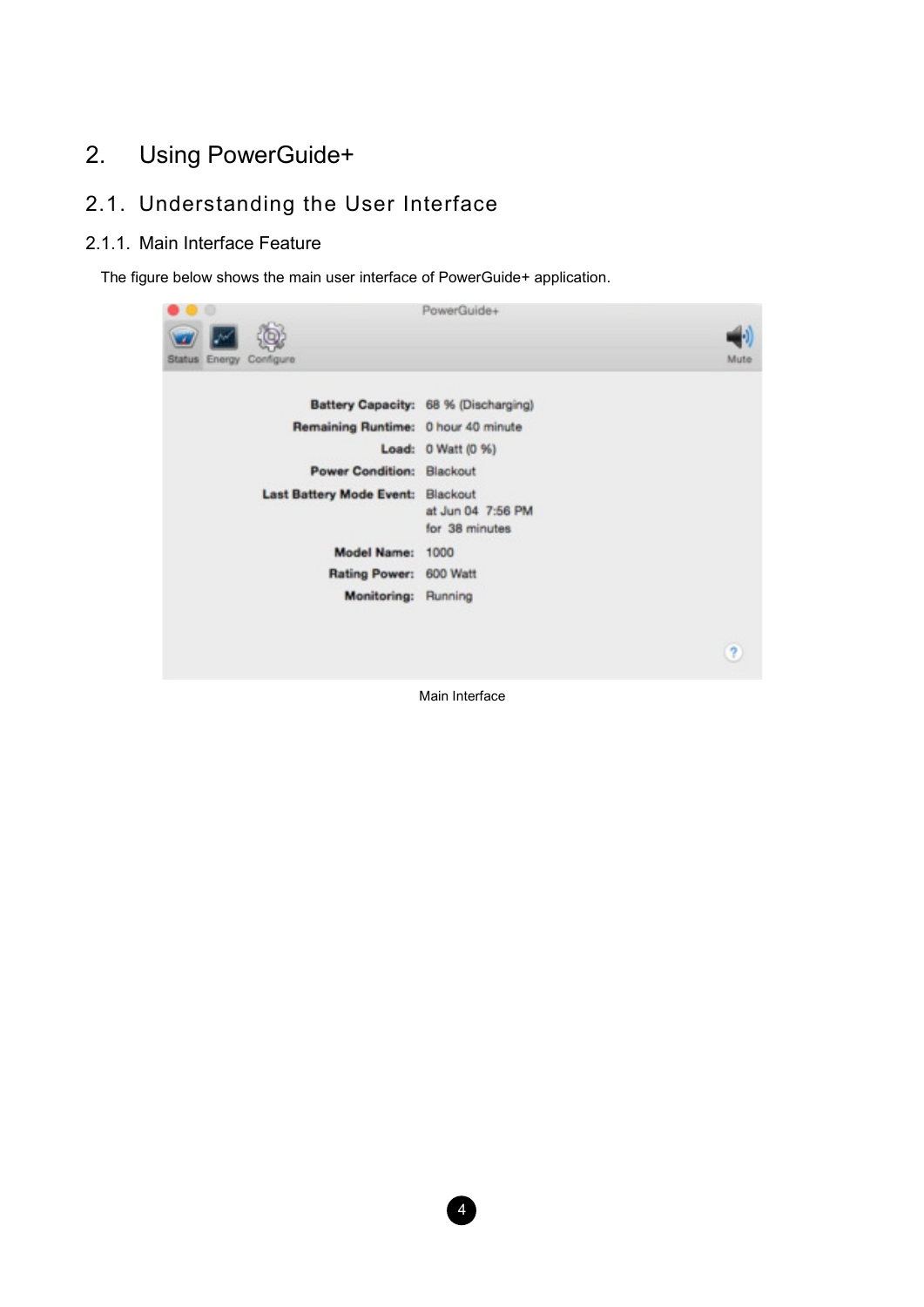- 1. Feature Columns
	- Status: Click to access the Status page.



Energy: Click to access the Energy page.

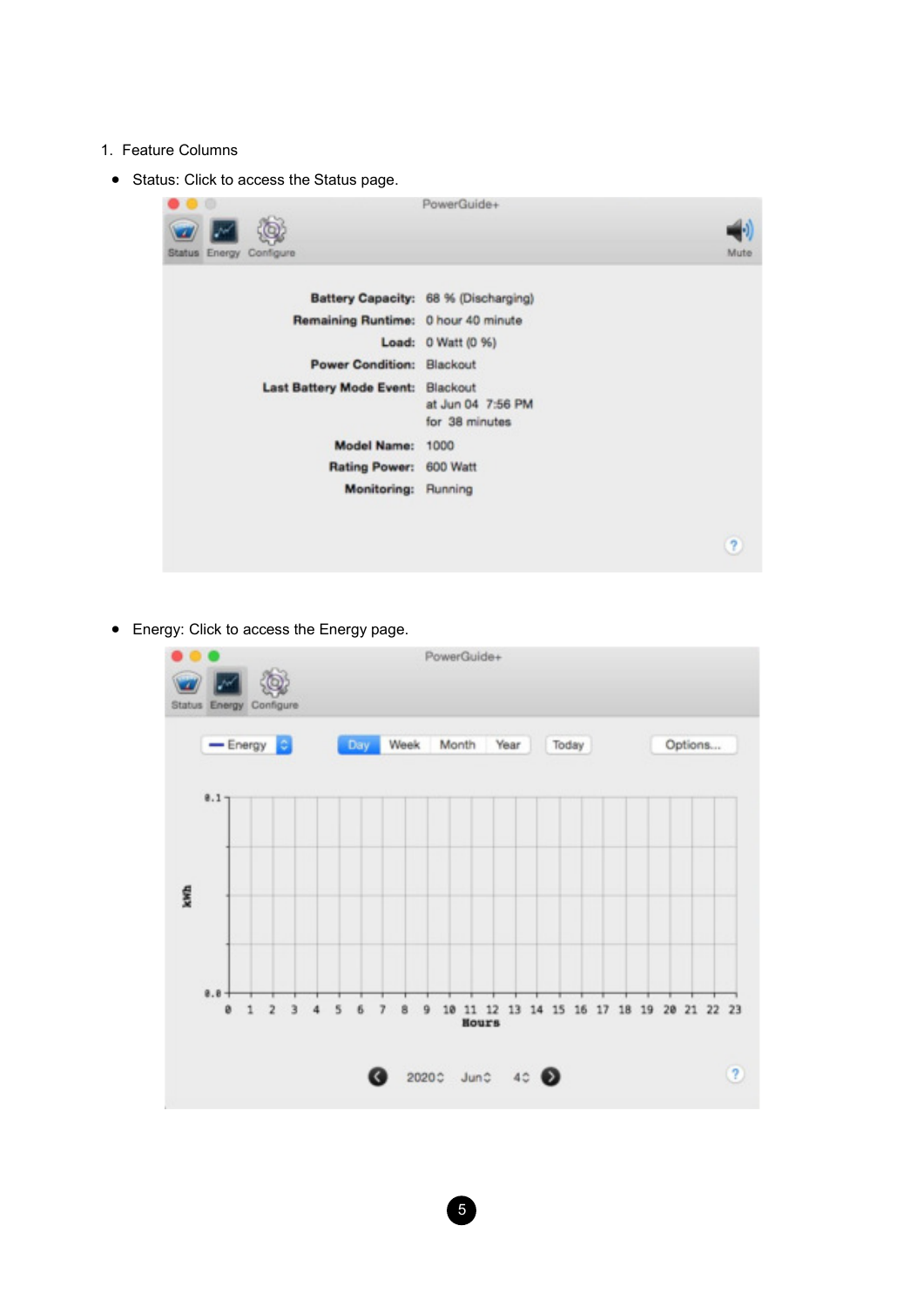Configuration: Click to access the Configuration page.

| Energy<br>Configure<br><b>Status</b>       | PowerGuide+                                                                                                                                                      |                |
|--------------------------------------------|------------------------------------------------------------------------------------------------------------------------------------------------------------------|----------------|
| Alarm:<br><b>Battery Test:</b>             | <b>UPS</b><br>Shutdown<br>Daemon<br>Disabled<br>Enabled all the time<br>Enabled only computer on<br>Muted during power event after computer shutdown<br>Initiate |                |
| Click the lock to prevent further changes. |                                                                                                                                                                  | $\overline{?}$ |

6

2. Workspace

Display the information or settings specific to the selected feature.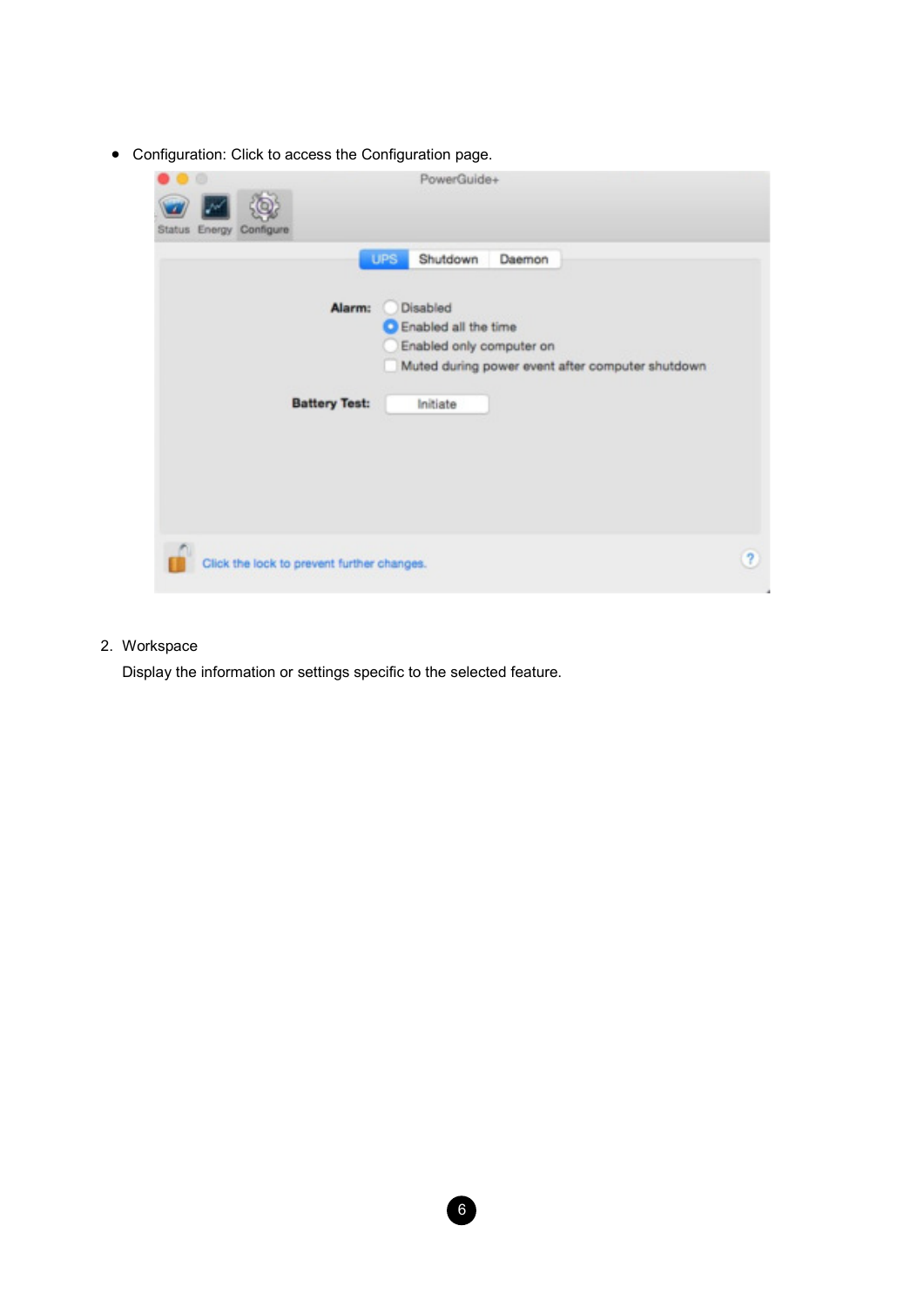#### 2.1.2. Monitoring Daemon

The daemon will continue to monitor the UPS all the time regardless of whether PowerGuide+ is open or not. It is recommended that the daemon be installed as it will allow the use of more advanced features, such as Energy Consumed statistics and additional Shutdown Options. PowerGuide+ will ask to install that daemon the first time it is launched.

#### 2.1.3. Context Help

Click the context help web page for the current page. The help web page provides detailed information on the current page of PowerGuide+ as shown below.



Context help window for Monitor feature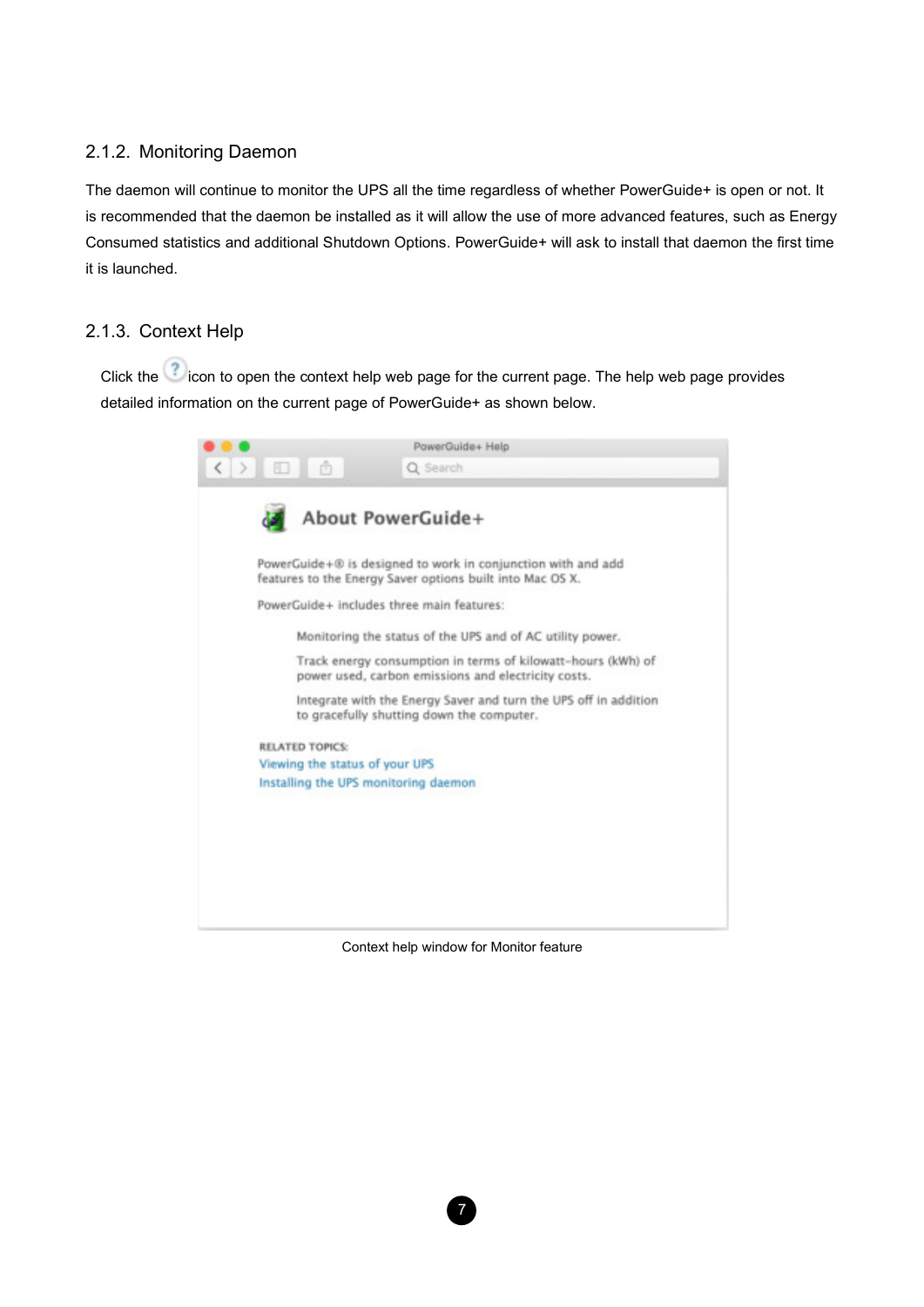### 2.2. Monitor the UPS

The Status page provides details of the UPS status.

PowerGuide+ provides 24/7 UPS monitoring. The Status page displays the current UPS status and the information of the UPS.

| e                                   | PowerGuide+                                     |
|-------------------------------------|-------------------------------------------------|
| Status Energy Configure             | Mute                                            |
|                                     | Battery Capacity: 68 % (Discharging)            |
| Remaining Runtime: 0 hour 40 minute |                                                 |
|                                     | Load: 0 Watt (0 %)                              |
| Power Condition: Blackout           |                                                 |
| <b>Last Battery Mode Event:</b>     | Blackout<br>at Jun 04 7:56 PM<br>for 38 minutes |
| Model Name: 1000                    |                                                 |
| <b>Rating Power:</b>                | 600 Watt                                        |
| Monitoring: Running                 |                                                 |
|                                     | $\overline{?}$                                  |

#### Status Screen

The detailed UPS status is described below:

| <b>Status</b><br><b>Field</b> |                                                     |                       | <b>Description</b>                                           |  |  |
|-------------------------------|-----------------------------------------------------|-----------------------|--------------------------------------------------------------|--|--|
|                               | The battery level as a<br>percentage of full charge |                       | Shows the current percentage of remaining battery power      |  |  |
| Battery capacity              | <b>Battery</b>                                      | <b>Fully Charged</b>  | and battery status.                                          |  |  |
|                               | status                                              | Charging              |                                                              |  |  |
|                               |                                                     | Discharging           |                                                              |  |  |
|                               |                                                     | The estimated battery | Shows an estimate of how long the UPS can provide            |  |  |
| Remaining                     | runtime in hours and                                |                       | battery power when it switches to battery mode due to        |  |  |
| Runtime                       | minutes                                             |                       | power failure.                                               |  |  |
|                               | The wattage of the load                             |                       | Shows the current output power of the UPS in watts and       |  |  |
| Load                          |                                                     |                       | the percentage of total capacity.                            |  |  |
|                               | Normal Voltage                                      |                       | Indicates that the input voltage is within the normal range. |  |  |
|                               | Low Voltage                                         |                       | Indicates that the input voltage is below the normal         |  |  |
|                               |                                                     |                       | voltage and the UPS is using battery power.                  |  |  |
|                               | <b>High Voltage</b>                                 |                       | Indicates that the input voltage is above the normal         |  |  |
|                               |                                                     |                       | voltage and the UPS is using battery power.                  |  |  |
| <b>Power Condition</b>        | <b>Blackout</b>                                     |                       | Indicates the AC utility power is lost.                      |  |  |
|                               | <b>Voltage Boosted</b>                              |                       | Indicates that the input voltage is low and the UPS is       |  |  |
|                               |                                                     |                       | boosting the voltage closer to normal.                       |  |  |
|                               | <b>Voltage Bucked</b>                               |                       | Indicates that the input voltage is high and the UPS is      |  |  |
|                               |                                                     |                       | reducing the voltage closer to normal.                       |  |  |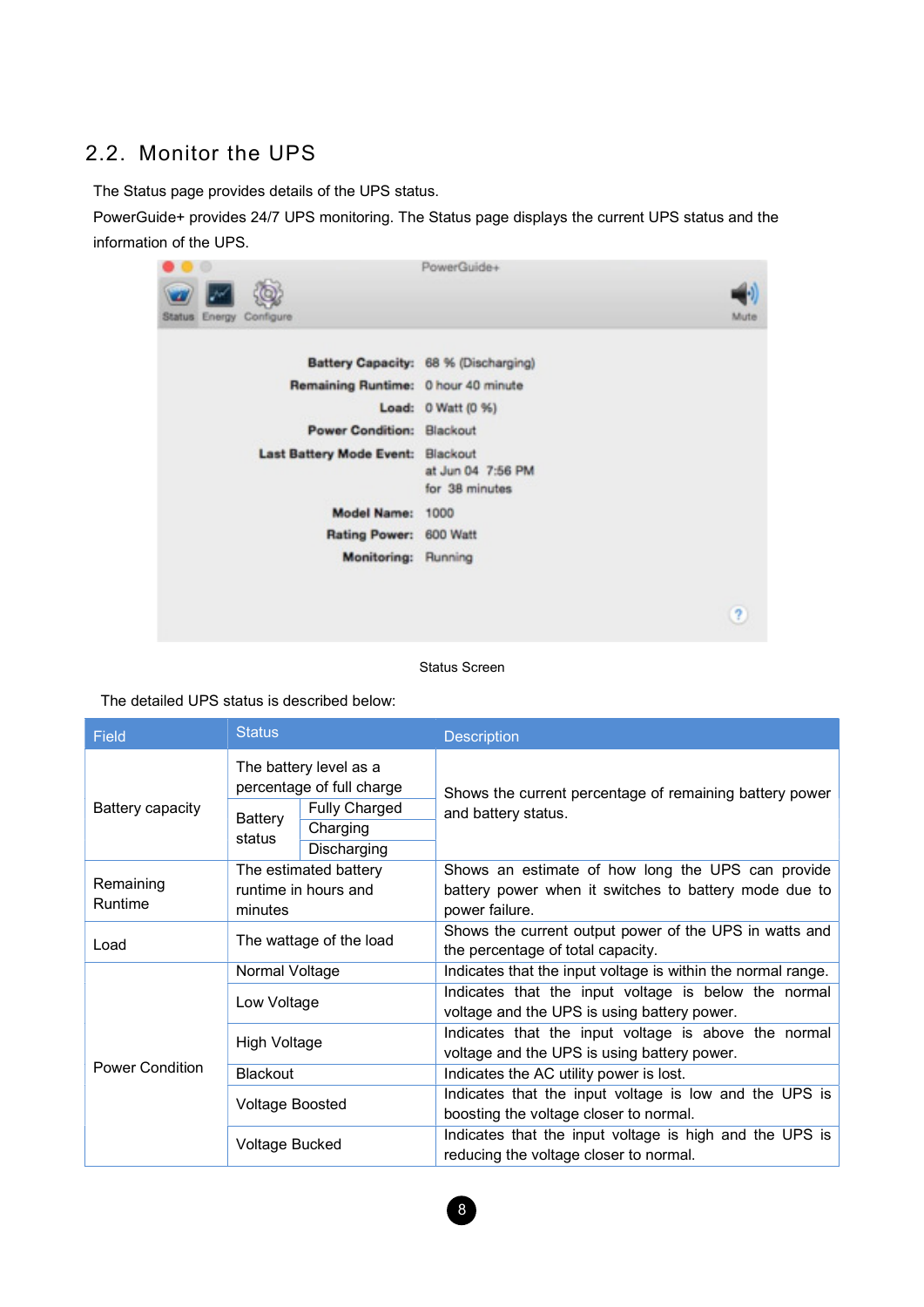| Field                      | <b>Status</b>             | <b>Description</b>                                                                                                                              |  |
|----------------------------|---------------------------|-------------------------------------------------------------------------------------------------------------------------------------------------|--|
| Last Battery Mode<br>Event | Event, Time, Duration     | Displays the last power condition that caused the UPS to<br>switch to battery mode, and the time it occurred. (Also<br>including battery tests) |  |
| Model Name                 |                           | Displays the UPS model name.                                                                                                                    |  |
| <b>Rating Power</b>        |                           | Indicates the Volt-Amp rating and power rating in watts of<br>the UPS.                                                                          |  |
|                            | Running                   | Indicates that the daemon is monitoring the UPS.                                                                                                |  |
|                            | Not Running               | Indicates that the daemon is not active.                                                                                                        |  |
| Monitoring                 | Not Installed             | Indicates that the daemon is not installed.                                                                                                     |  |
|                            | <b>Communication Lost</b> | Indicates that the daemon has lost communication with<br>the UPS.                                                                               |  |

NOTE: Make sure that the USB cable has been securely connected to the computer and the UPS. Do not connect the USB cable through a USB hub.

NOTE: The Voltage Boosted and Voltage Bucked power conditions are only available on certain UPS models. NOTE: The Last Battery Mode Event is not available if the daemon is not installed.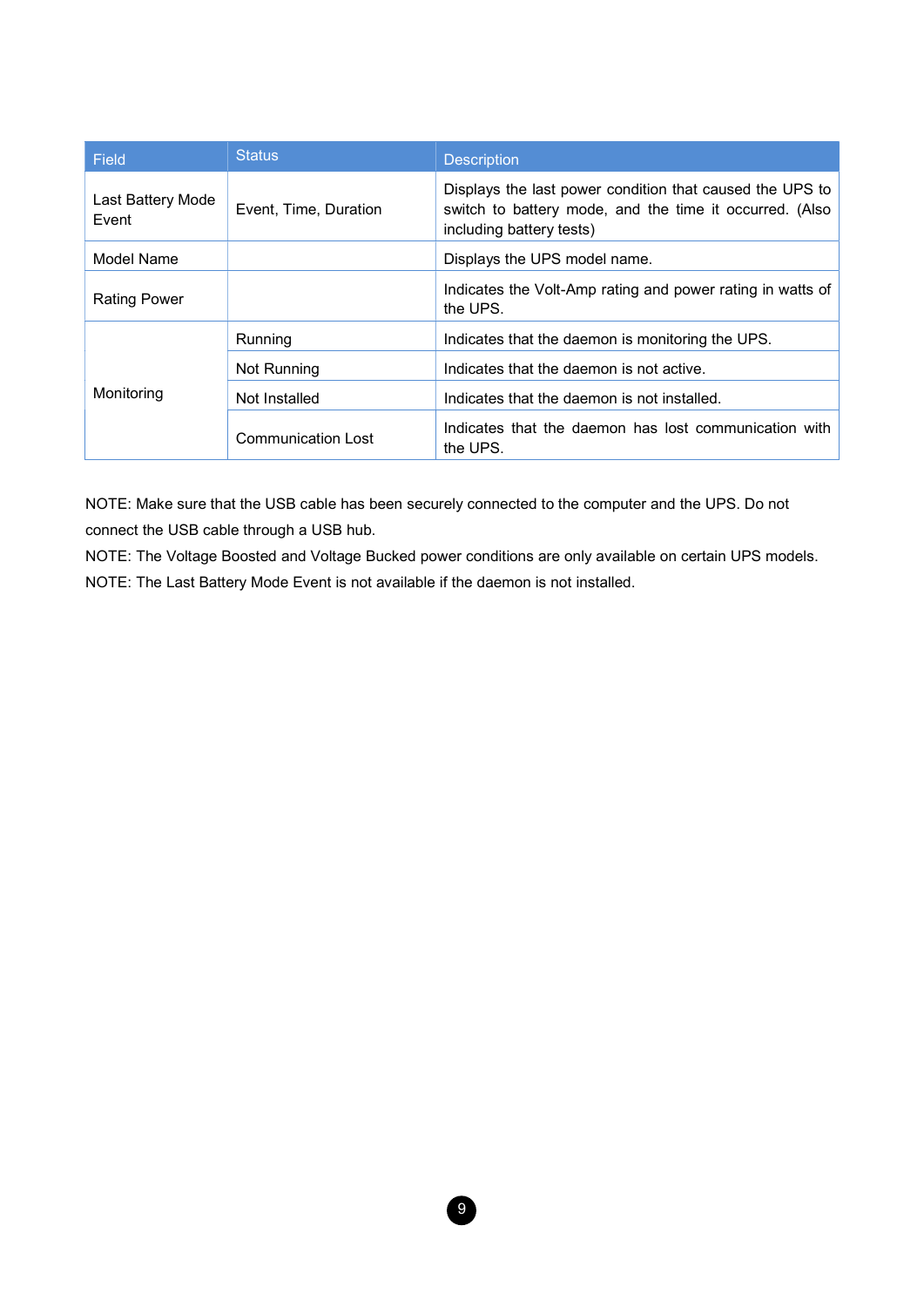### 2.3. Energy

The Energy page displays a chart showing various statistics such as energy consumed, carbon emitted and electricity cost.



Energy Screen

• Choose data to display in the chart

Select Energy, Carbon, or Cost option to display the data in the chart.

- Choose different time period to display the data
	- 1. Select Day, Week, Month, or Year at the upper center.
	- 2. If you select a previous Day, Week, Month or Year, click Today to return to the current one quickly.
- Choose different date to display

At the lower center, click year, month, and day to select a specific date. Click the left or right arrow to select the previous or next day.

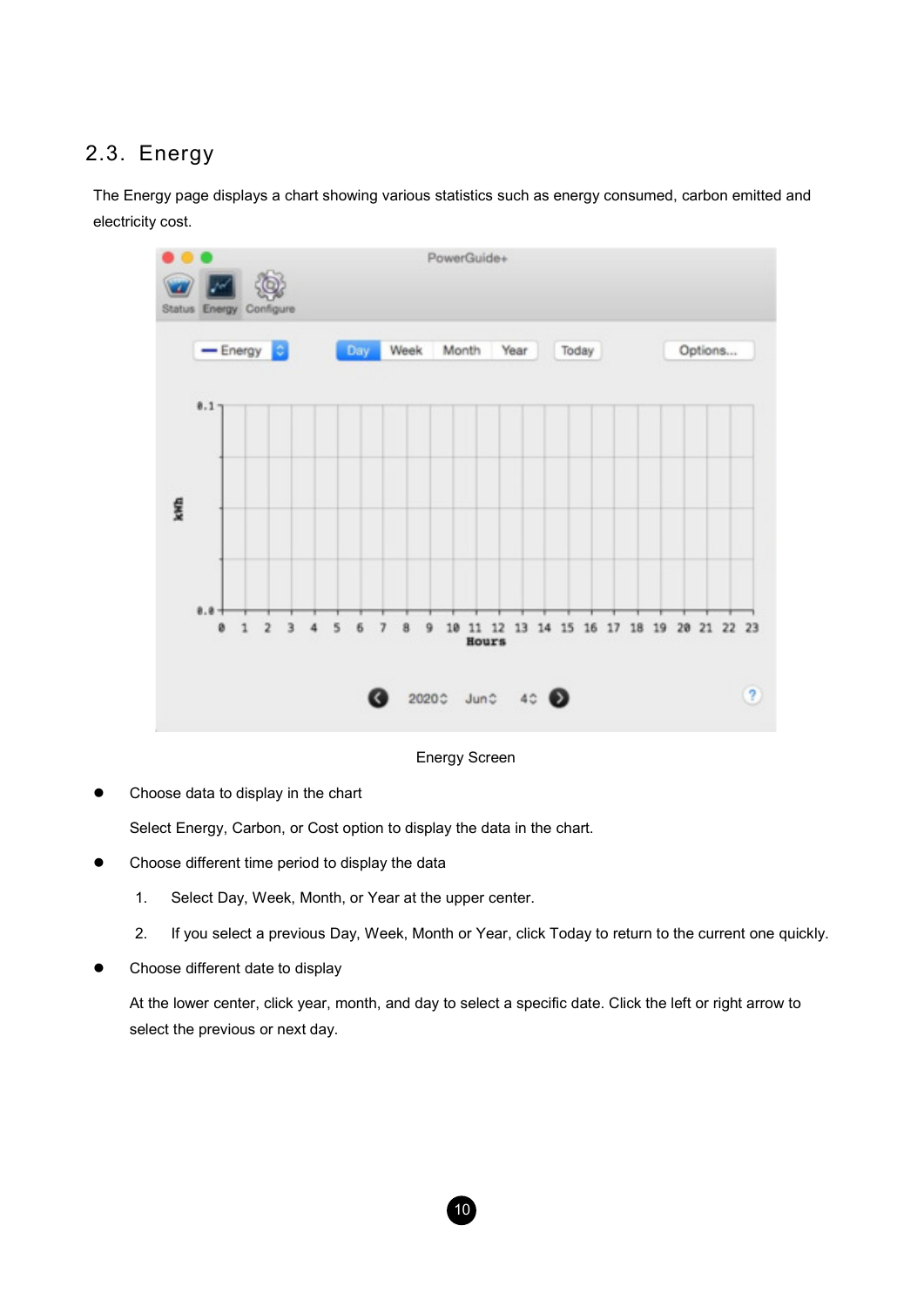#### 2.3.1. Options

Users can specify the parameters used to calculate the results displayed in Carbon emitted and Cost according to users' region.

- Configuring the parameters of the chart for Carbon Emitted
	- 1. Edit the weight Unit and Ratio in the Carbon column.
	- 2. Click OK.
- Configuring the parameters of the chart for Cost
	- 1. Edit Currency and Ratio in the Cost column.
	- 2. Click OK.



Option Sheet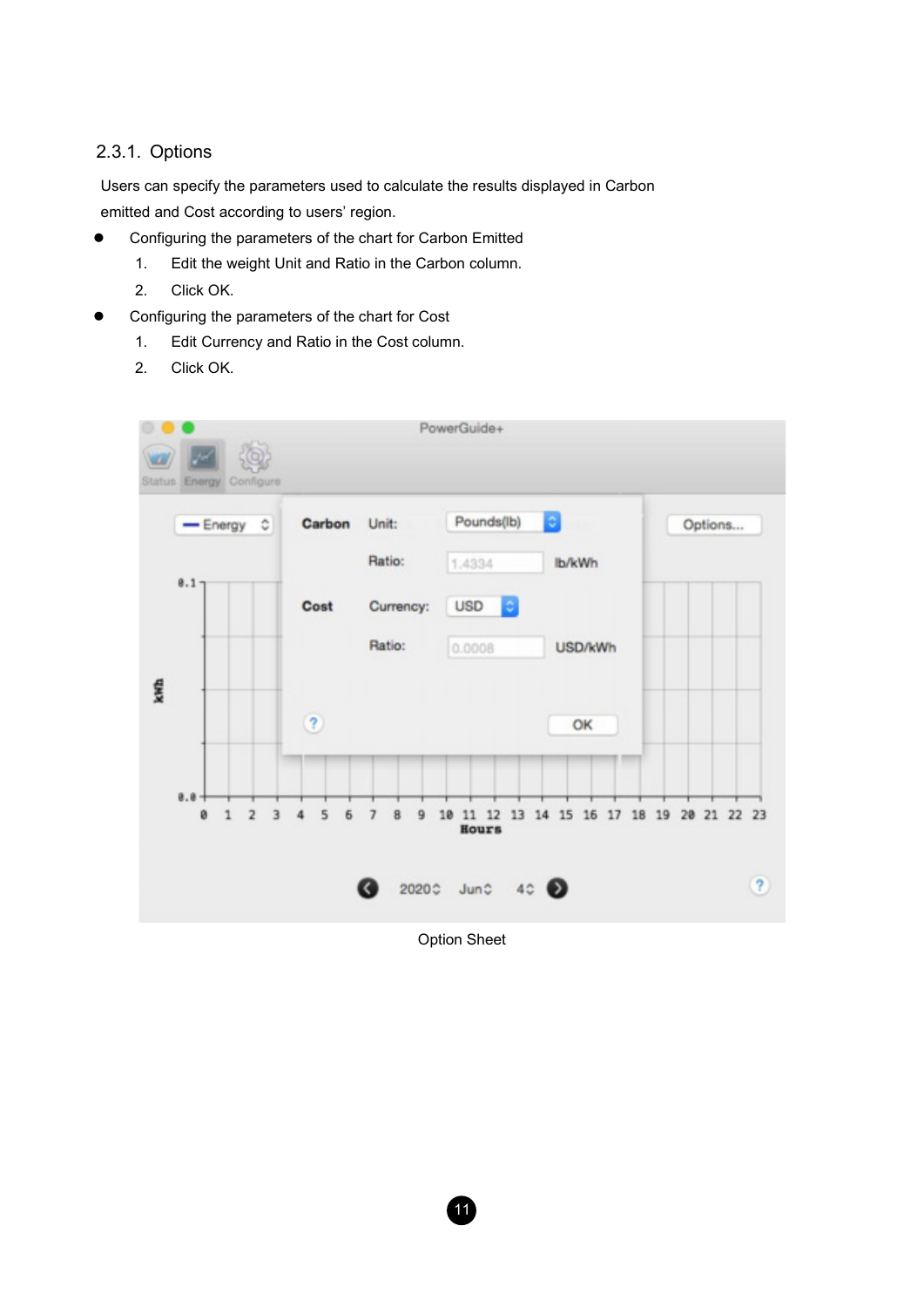#### **Carbon**

Carbon emitted displays an estimate of how much carbon was emitted during the given time period. The displayed Unit can be either Pounds (lb) or Kilograms (kg). The Ratio is a ratio of carbon emission per kWh (Kilo watt hours).

The carbon emissions reported by PowerGuide+ are calculated from the ratio between the emissions of carbon and kWh of energy consumption. These calculations are based on the information from the International Energy Agency (IEA) (http://www.iea.org/co2highlights/). The default ratio is in accordance with the language on the computer. If the ratio is not preferred, users can change it manually. The amount of emissions PowerGuide+ reports is an estimate and may vary depending on the type of power generated in users' area. This data is not to be used for official reports or as energy conservation data.

#### Cost

Cost indicates the cost for the electricity consumption in the given time period. Currency is the monetary unit and varies from country to country. Ratio is a ratio of cost per kWh of energy and varies from country to country.

NOTE: Energy consumed, Carbon emitted and Cost will be accumulated only when the computer is running. When the computer has been shutdown, power supplied to other pieces of connected equipment can result in inaccurate calculations.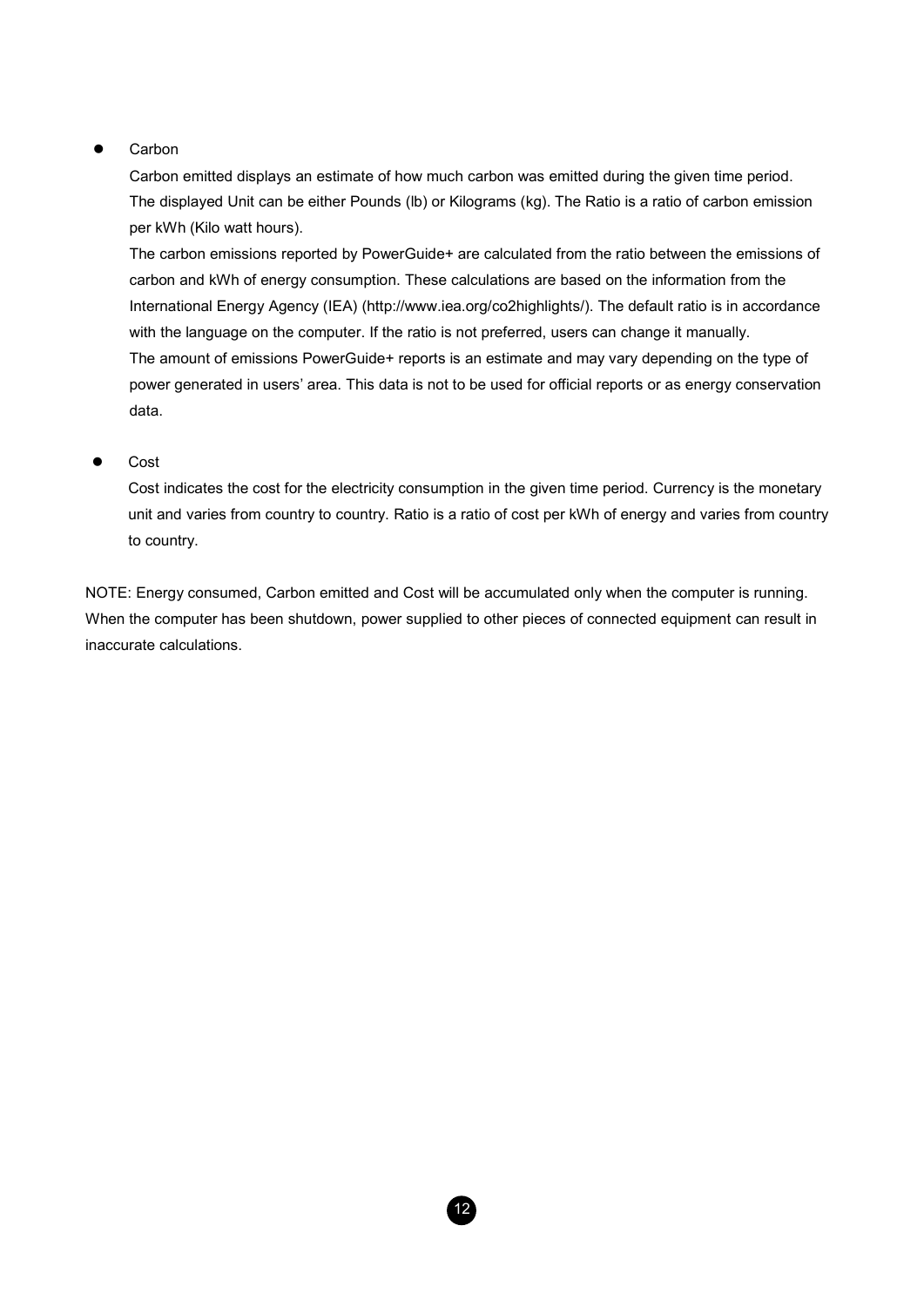# 2.4. Configure the UPS

The Configure page provides an interface to configure settings and customize the use of the UPS.

| Energy Configure<br>Status.                |                                                                                                                                                                                                                                       |                             |
|--------------------------------------------|---------------------------------------------------------------------------------------------------------------------------------------------------------------------------------------------------------------------------------------|-----------------------------|
|                                            | <b>UPS</b><br>Shutdown<br>Daemon                                                                                                                                                                                                      |                             |
|                                            | Turn off UPS when shut down computer<br>Delay to turn off UPS when computer shuts down: 3<br>Automatically start up computer when power is restored<br>Automatically turn on UPS when power is restored<br>Enable hibernation at idle | (minutes)                   |
|                                            | Allow shutdown computer when power events occurred:                                                                                                                                                                                   | Edit Options<br>Edit script |
| Click the lock to prevent further changes. |                                                                                                                                                                                                                                       | ?                           |
|                                            | Configure Screen                                                                                                                                                                                                                      |                             |

On the Configure page, please click icon to allow changes to be made to the system.

Enter the user password of the macOS to enable the function.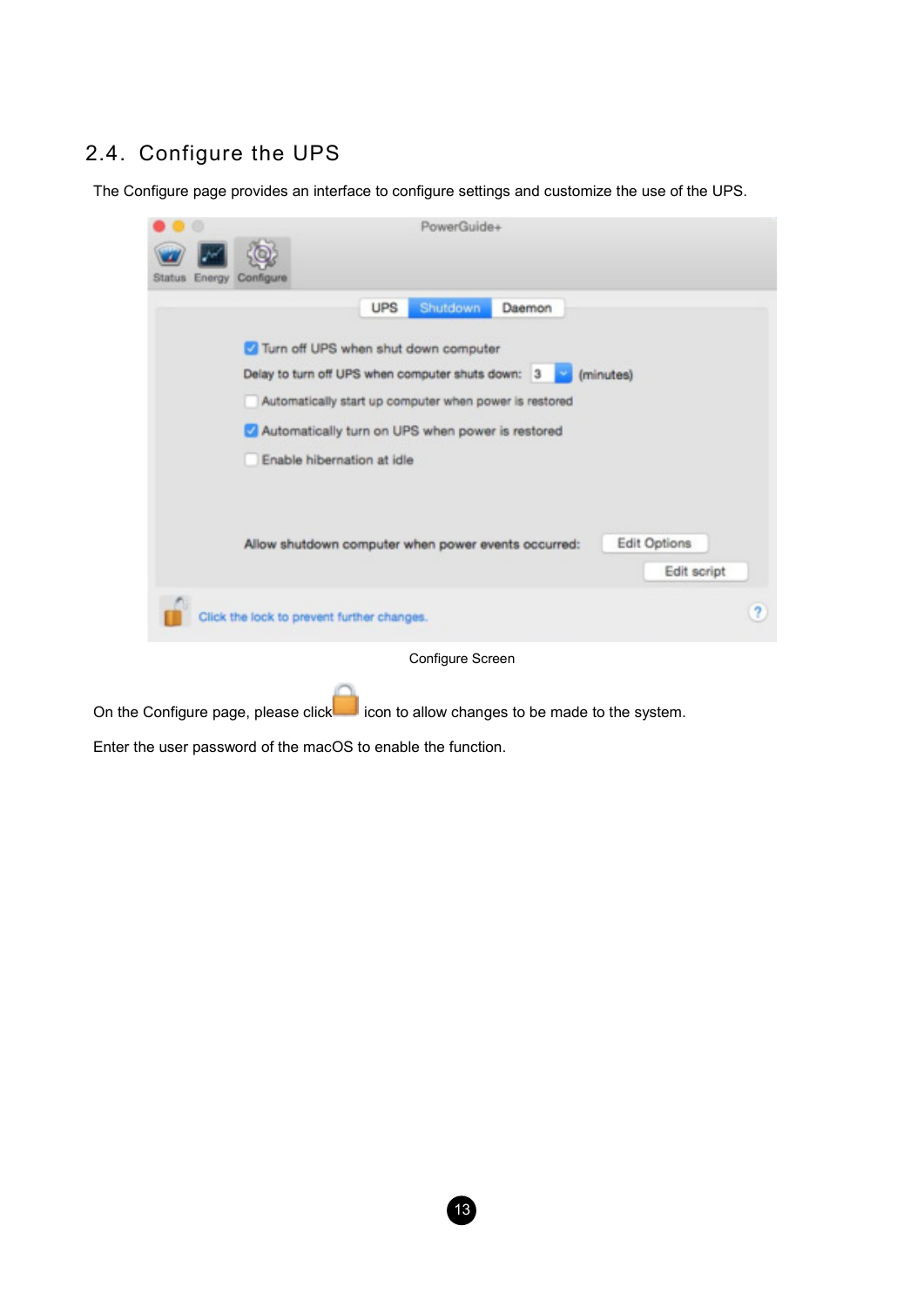#### 2.4.1. UPS

| Energy<br>Configure<br>Status.             | PowerGuide+                                                                                                                                          |                         |
|--------------------------------------------|------------------------------------------------------------------------------------------------------------------------------------------------------|-------------------------|
| Alarm:                                     | <b>UPS</b><br>Shutdown<br>Daemon<br>Disabled<br>Enabled all the time<br>Enabled only computer on<br>Muted during power event after computer shutdown |                         |
| <b>Battery Test:</b>                       | Initiate                                                                                                                                             |                         |
| Click the lock to prevent further changes. |                                                                                                                                                      | $\overline{\mathbf{r}}$ |

Configure-UPS Screen

#### Alarm

The UPS will give an alarm when a power event occurs. Users can configure the alarm with the following settings.

Mute alarm temporarily when a power failure occurs

The Mute icon will appear in the toolbar on the right side when a power failure occurs.

Disable alarm

Select Disabled in the Alarm column.

Enable alarm

Select Enabled all the time in the Alarm column.

Enable alarm only when computer is running

Select Enabled only computer on in the Alarm column.

NOTE: This option is not available if the daemon is not installed.

Mute alarm after computer shutdown

Select Muted during power event after computer shutdown in the Alarm column.

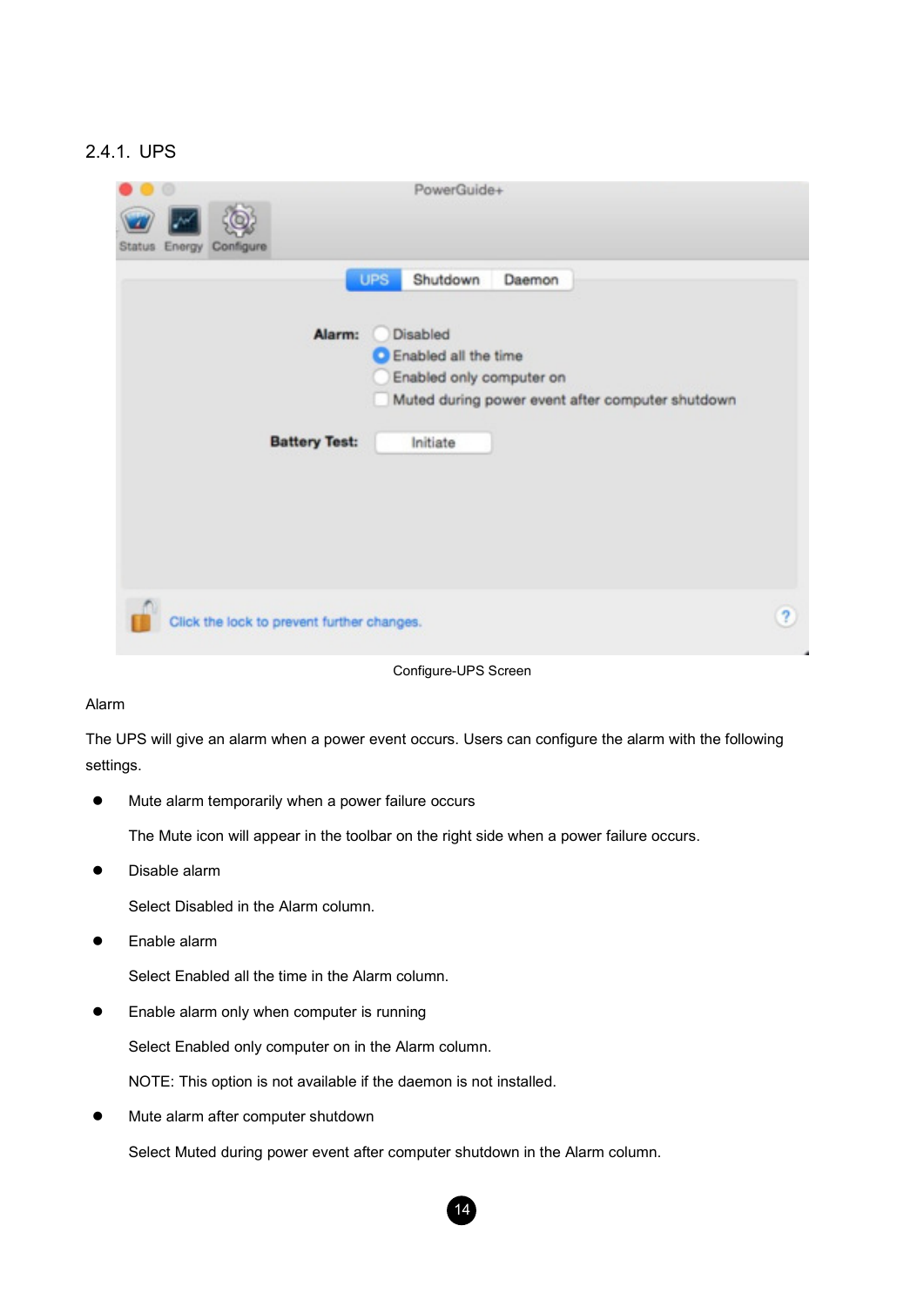NOTE: This option is not available if the daemon is not installed.

#### Battery Test

Users can ensure whether the battery is in good condition through clicking Initiate.

#### Voltage Sensitivity

Users can set up the voltage sensitivity according to the needs of the equipment and the quality of the AC power. Once the UPS detects that the utility voltage is out of the specified range, the UPS will switch to battery power.

The Voltage Sensitivity can be set to High, Medium and Low modes. Medium sensitivity is the default. The power from a source such as a generator may cause the UPS to switch to battery mode more frequently. Low sensitivity is recommended in these situations in order to save battery power. High sensitivity is recommended for equipment requiring high-quality power but may result in frequent discharging of the battery.

15

Configuring the voltage sensitivity

Select sensitivity level in the Voltage Sensitivity column.

NOTE: Voltage Sensitivity adjustments are only available on certain UPS models.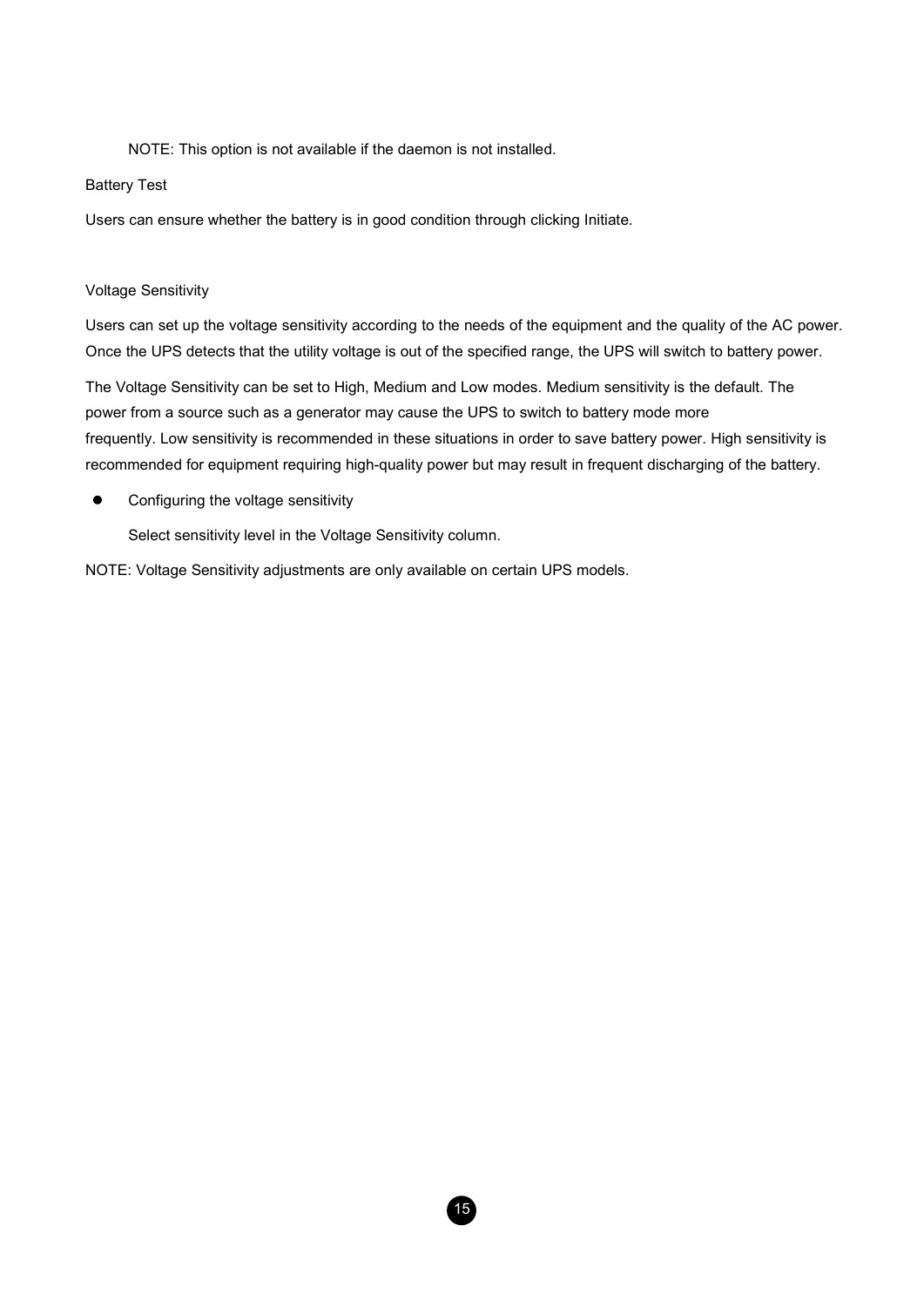### 2.4.2. Shutdown

| Energy<br><b>Status</b> | PowerGuide+<br>Configure                                                                                                                                                                                                                                |                         |
|-------------------------|---------------------------------------------------------------------------------------------------------------------------------------------------------------------------------------------------------------------------------------------------------|-------------------------|
|                         | <b>UPS</b><br>Shutdown<br>Daemon                                                                                                                                                                                                                        |                         |
|                         | Turn off UPS when shut down computer<br>Delay to turn off UPS when computer shuts down: 3<br>(minutes)<br>×<br>Automatically start up computer when power is restored<br>Automatically turn on UPS when power is restored<br>Enable hibernation at idle |                         |
|                         | <b>Edit Options</b><br>Allow shutdown computer when power events occurred:<br>Edit script                                                                                                                                                               |                         |
|                         | Click the lock to prevent further changes.                                                                                                                                                                                                              | $\overline{\mathbf{r}}$ |

Configure-Shutdown Screen

Users can decide whether to shutdown the UPS after the computer shuts down in order to turn off other connected equipment. The delay time must be longer than what it takes for the computer to shutdown to prevent the UPS from turning off before a graceful shutdown is completed

- **•** Turn off UPS when computer shuts down
	- 1. Select the Turn off UPS when computer shuts down.
	- 2. Choose the delay time to shut down the UPS after the computer shutdown is finished.

NOTE: Avoid booting the computer during the UPS shutdown to prevent damaging the system files.

After the computer was shut down due to a utility power failure, the UPS can automatically start up and wake up the computer when utility power is restored.

- Wake up computer when power is restored
	- 1. Select Automatically turn on UPS when power is restored.
	- 2. Select Automatically start up computer when power is restored.

NOTE: If users want the UPS to turn on but not the computer, do not select Automatically start up computer when power is restored.

NOTE: Clicking Energy Saver will open the Energy Saver utility to allow users to change system preferences.

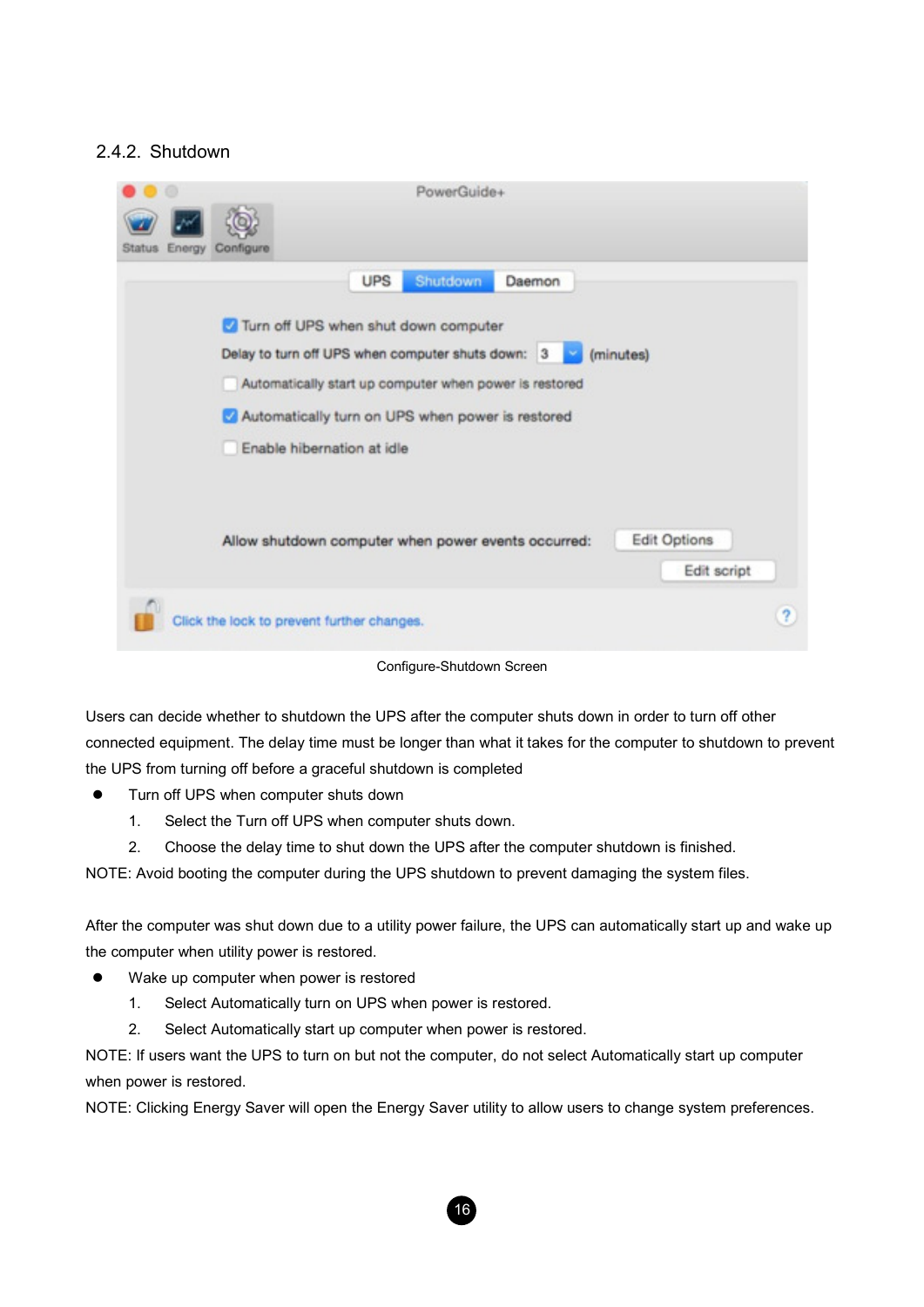By default, the computer will be put into sleep when the computer idles. It is recommended to use hibernation instead of sleep because power failure can cause unsaved data loss if the computer is in sleep mode. Using hibernation, users' computer will save all open files and running programs to the hard drive. When users wake the computer from hibernation, all open files and running programs should be restored.

**•** Using hibernation Select the Enable hibernation at idle.

#### Edit Options

There are three options for controlling computer shutdown when UPS power events occurred. Users can decide when to shutdown the computer according to power event options.

| PowerGuide+<br>Status Energy Configure                                                                                                                                                                                             |   |
|------------------------------------------------------------------------------------------------------------------------------------------------------------------------------------------------------------------------------------|---|
| Shut down computer when UPS battery capacity is below 1<br>96.<br>Shut down computer after using UPS battery power for<br>min.<br>$\mathbf{1}$<br>Shut down computer when UPS remaining runtime is below<br>$~<$ min.<br>$\vert$ 1 |   |
| $\overline{\mathcal{L}}$<br>OK                                                                                                                                                                                                     |   |
| Edit Options<br>Allow shutdown computer when power events occurred:<br>Edit script                                                                                                                                                 |   |
| Click the lock to prevent further changes.                                                                                                                                                                                         | 2 |

#### Edit Options Sheet

- Shut down computer when UPS battery capacity is below a threshold
	- 1. Select the Shut down computer when UPS battery capacity is below.
	- 2. Choose a threshold of battery capacity for computer shutdown.
- Shut down computer after using UPS battery power for a specific period of time
	- 1. Select the Shut down computer after using UPS battery power for.
	- 2. Choose a time of using battery power for computer shutdown.
- Shut down computer when UPS remaining runtime is below a threshold
	- 1. Select the Shut down computer when UPS remaining runtime is below.
	- 2. Choose a threshold of remaining runtime for computer shutdown.

NOTE:This feature is only supported on MacBook series models.

Edit Scripts

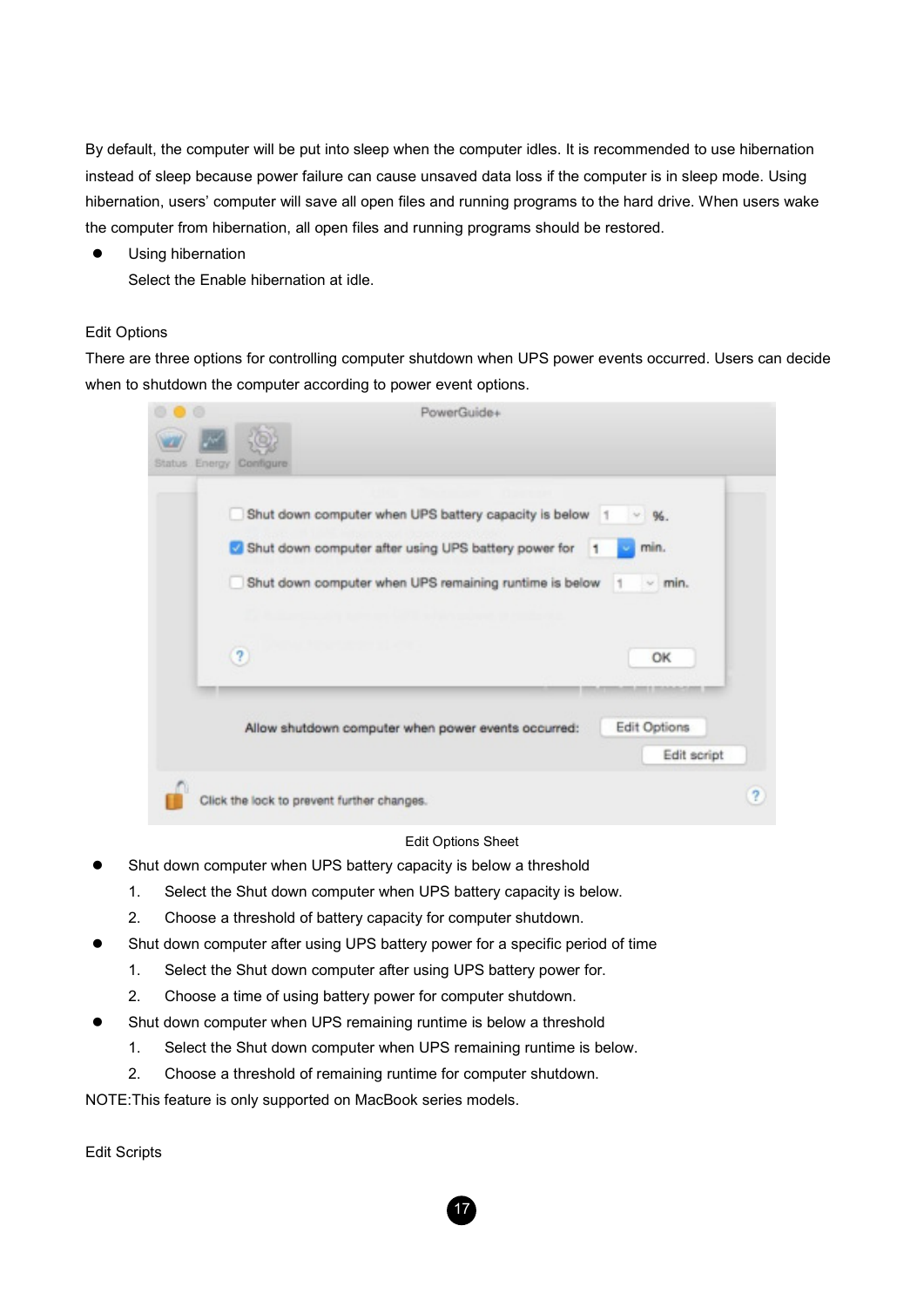This option allows users to create a shell script to execute commands prior to a complete computer shutdown during a power failure.

| Status Energy Configure |                                                |                                    |        |          |
|-------------------------|------------------------------------------------|------------------------------------|--------|----------|
| #Min/sh                 |                                                |                                    |        |          |
|                         |                                                |                                    |        |          |
|                         | # please insert shell command as here.         |                                    |        |          |
|                         | Dental and the Charles of Charles              |                                    |        |          |
|                         | the contract of the support of the contract of |                                    |        |          |
|                         |                                                |                                    |        |          |
|                         |                                                | Si Alikuwa kutoka Marejeo katika M |        |          |
|                         | <b>COMPANY In the Community of Company</b>     |                                    |        |          |
|                         |                                                |                                    |        |          |
|                         |                                                |                                    |        |          |
|                         |                                                |                                    |        |          |
|                         | a shekarar 1995 - Ang Pangalang                |                                    |        | 나를 만들었다. |
|                         |                                                |                                    |        |          |
|                         |                                                |                                    |        |          |
|                         |                                                |                                    |        |          |
|                         |                                                |                                    | Cancel | OK       |

Edit Script Sheet

18

- **•** Editing scripts
	- 1. Click the Edit script to open text editor.
	- 2. Edit the script content.
	- 3. Click OK to finish.

NOTE: 40kb is the maximum file size for a script used with PowerGuide+.

NOTE: The shell script will run as root account.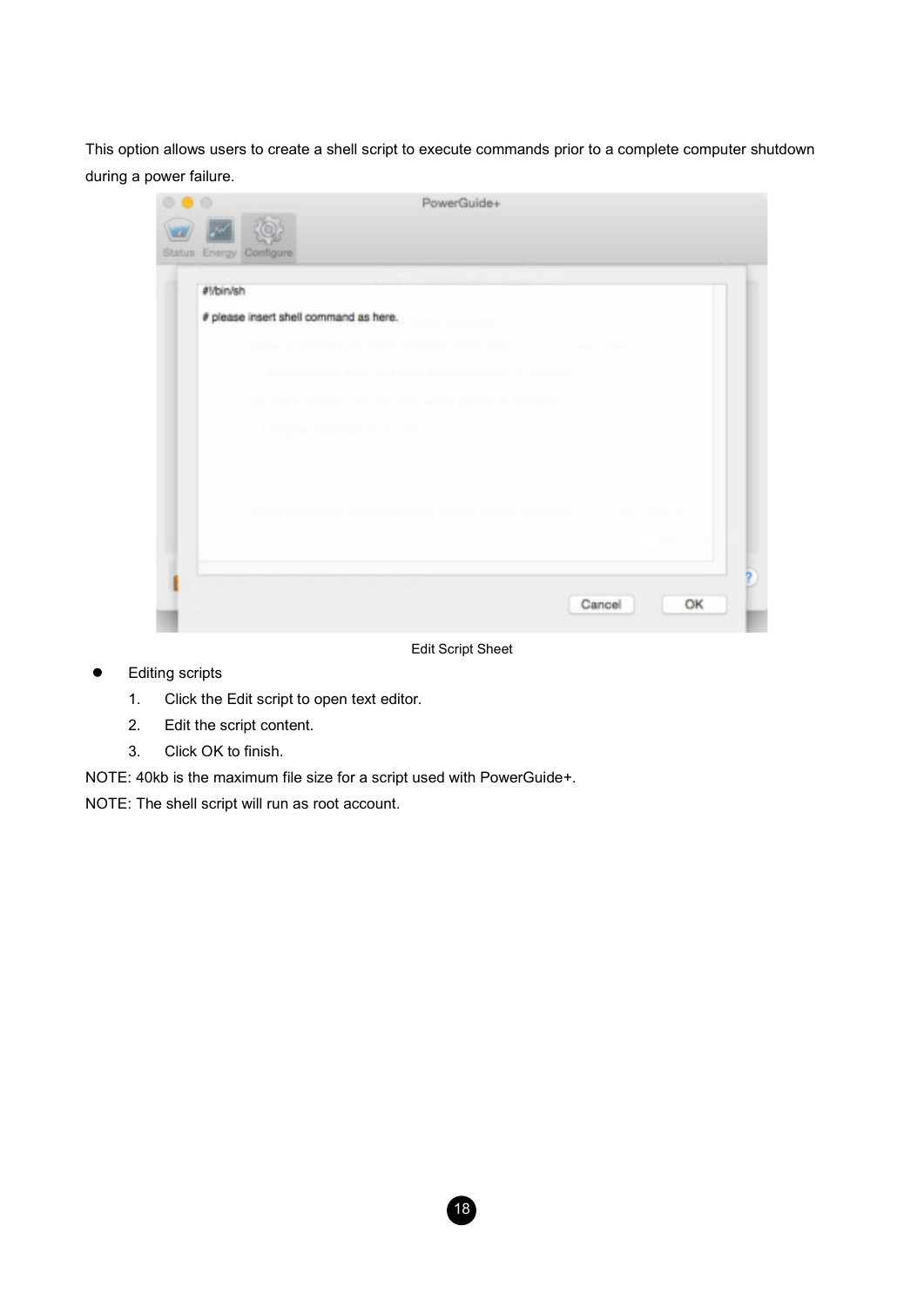#### 2.4.3. Daemon



#### Daemon Screen

It is recommended to install the daemon the first time that the PowerGuide+ application is launched. The daemon can monitor the UPS and will provide advanced features such as energy consumed and shutdown options.

Installation

Select to Install, Uninstall or Upgrade the daemon

NOTE: The daemon may need to be upgraded if PowerGuide+ application detects an older version. Some features may not be available if the daemon is out of date.

NOTE: If PowerGuide+ application is not up to date, it may not function properly. Please update the PowerGuide+ application directly by uninstalling then downloading and installing the latest version.

#### **Execution**

Shows the daemon status such as Running, Not Running, Not Installed and Communication Lost.

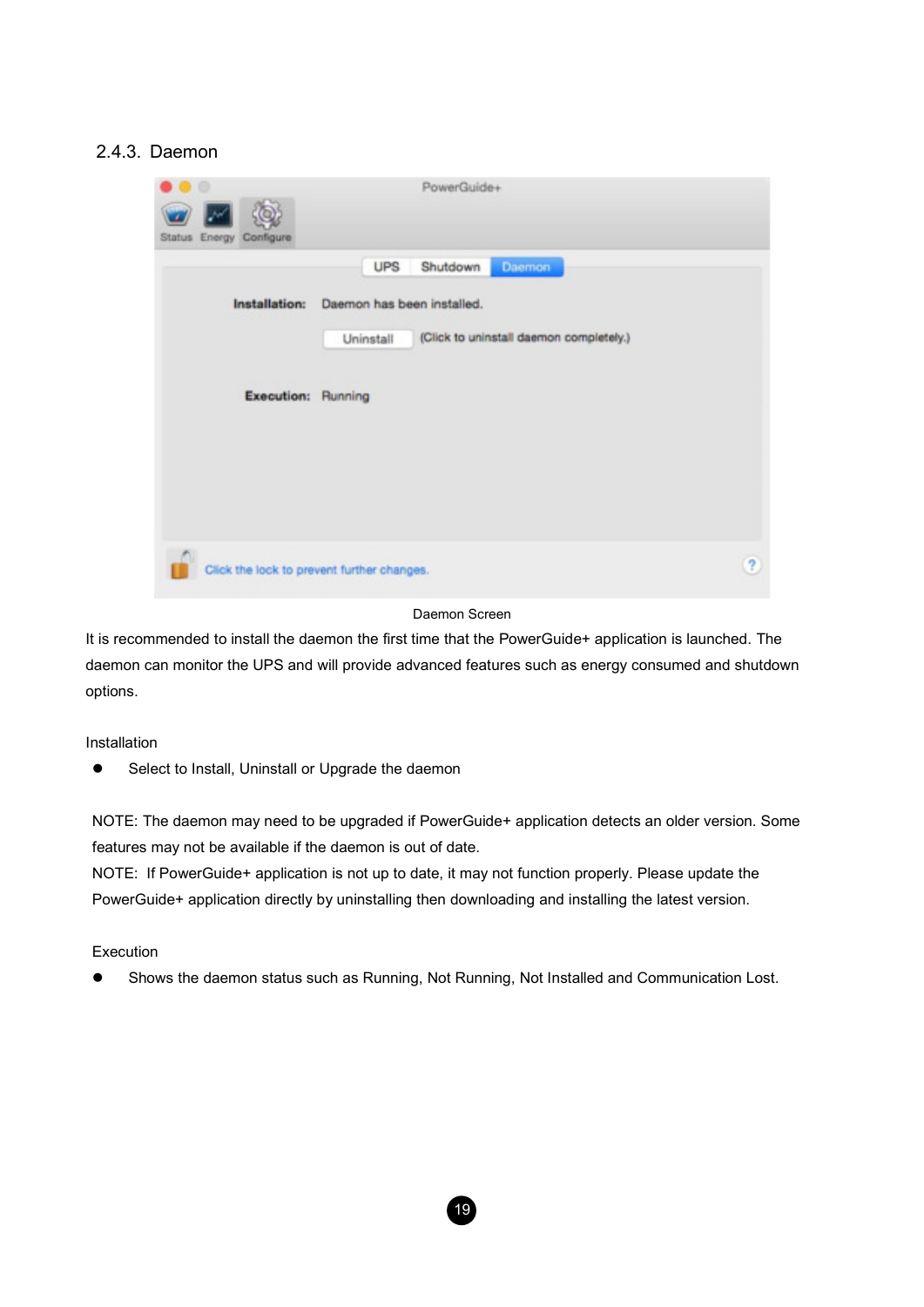# 3. Technical Support

### 3.1. Troubleshooting

I have installed PowerGuide+ on my computer, but it cannot establish communication with the UPS.

Perform the procedures below to solve the problem:

- Make sure the UPS is powered on.
- Make sure there is no other application using the UPS' USB port or serial port.
- Make sure the serial or USB cable is securely and properly connected to the UPS and computer.

The Self-Test failed.

- 1. Replace the battery if the battery test fails.
- 2. Contact manufacturer for assistance if the battery test fails after the battery is replaced.

The PowerGuide+ installation failed.

If the installation file was downloaded from website, it may have become corrupt during the download. Please download the file again.

The installation may have failed due to a previous installation. Make sure there is no previous installation or a previous version installed on your computer.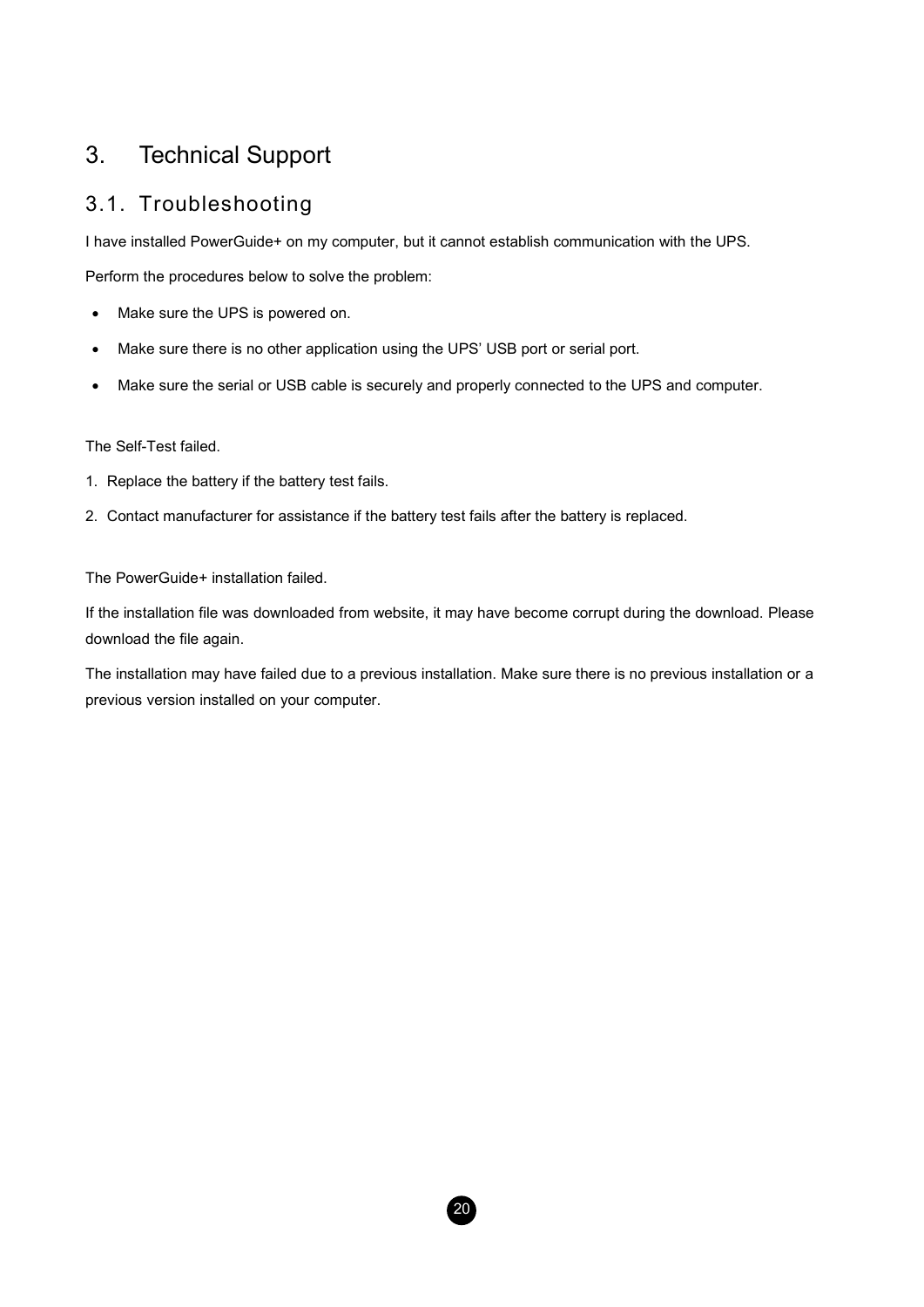### 3.2. FAQ

How do I uninstall PowerGuide+?

Go to Application>PowerGuide+. Click the Move to Trash button on PowerGuide+ to uninstall the program.

How do I verify that my computer will be gracefully shutdown in the event of power outage?

Follow the steps below to test the graceful shutdown function:

- 1. Go to Configuration>Shutdown > Edit Option.
- 2. Select the Shut down computer after using UPS battery power for option and specify the delay time.
- 3. Unplug the UPS so it switches to battery mode and wait for the delay time to run out.
- 4. Click OK on the pop-up dialog to allow PowerGuide+ to shut down your computer.
- 5. Your computer will be shut down by PowerGuide+. This verifies that PowerGuide+ can successfully shutdown the computer in the event of a power outage.

Why does the shutdown occur earlier than the configured time?

The load is too high. High loads on a UPS will deplete capacity quickly and the remaining runtime will also decrease fast.

- 1. Reduce the load on the UPS to increase the runtime.
- 2. Check the battery capacity. Make sure the battery is fully charged.